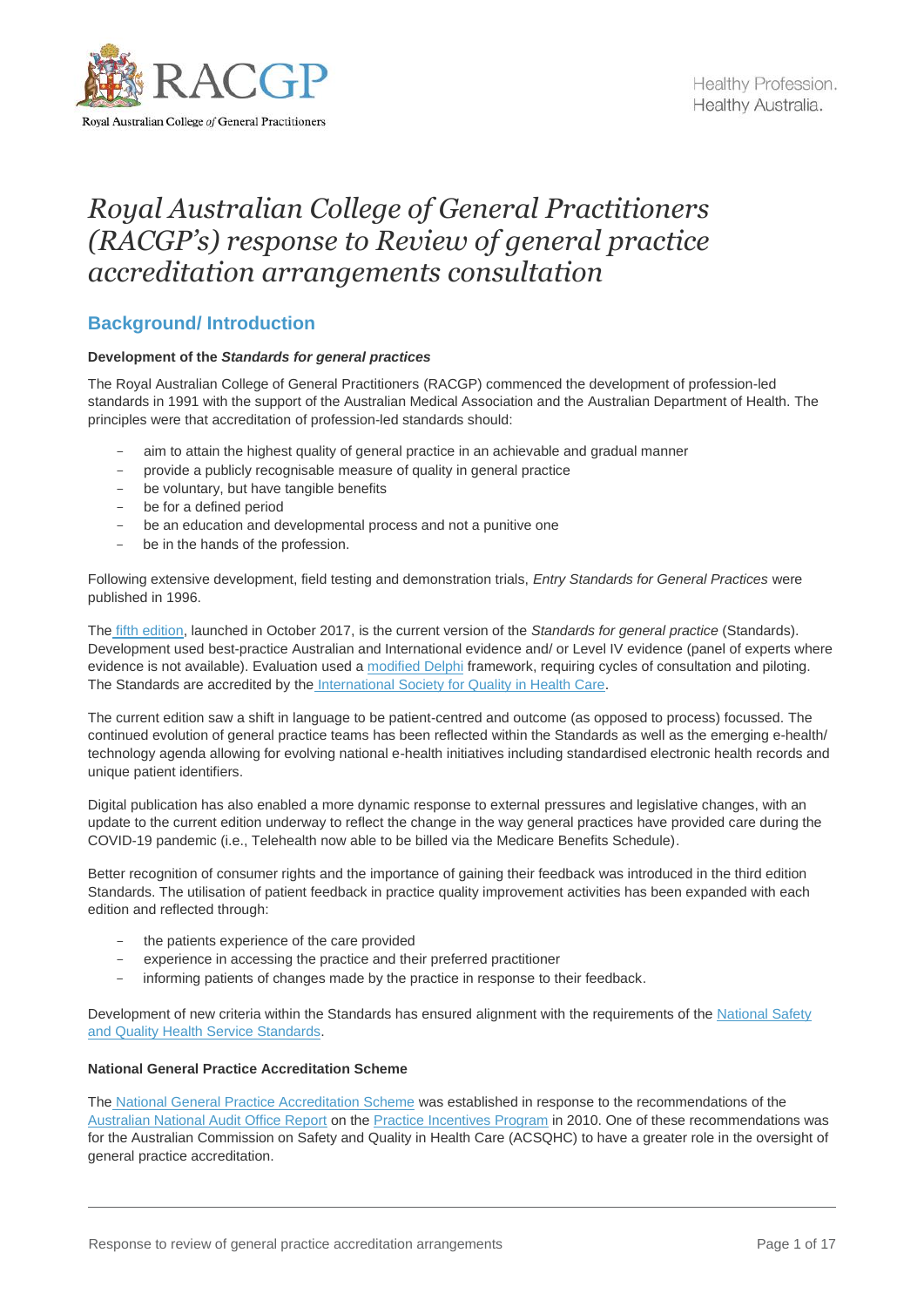The NGPA Scheme was developed by ACSQHC, in collaboration with the RACGP, and commenced on 1 January 2017.

The RACGP has continued to participate with the administration of the NGPA Scheme via:

- Membership on the ACSQHC's General Practice Accreditation Coordinating Committee.
- Membership on the ACSQHC's Primary Care Coordinating Committee.
- Position on Accreditation Agency assessment panel for admissions to the NGPA Scheme.

The NGPA Scheme:

- provides a framework for general practices to be assessed against the Standards
- provides greater choice for general practices seeking accreditation
- improves support programs for implementation of accreditation.

#### **Australian Department of Health**

Th[e Practice Incentives Program \(PIP\),](https://www.servicesaustralia.gov.au/organisations/health-professionals/services/medicare/practice-incentives-program) administered by Services Australia on behalf of the Department of Health, provides incentive payments to practices accredited, or registered for accreditation, against the Standards. There are nine individual incentives available under three payment streams to incentivise specific practice activities, as per government priorities.

#### **Australian General Practice Training program**

Transition of the Australian General Practice Training (AGPT) Program to the general practice colleges was announced by the Federal Minister for Health, the Honourable Greg Hunt, in 2017. As a result of this commitment, Australia finds itself at a transformative moment in specialist medical education history. We have an opportunity to reform the nation's general practice education and training system to provide significant, meaningful improvements in the quality and safety of training and the distribution of general practitioners (GPs) for the long-term benefit of the community and the profession.

The RACGP has drawn on best-practice research and evidence, together with the experiences of its members, expert advice and broad sector consultation, to develop RACGP's vision for general practice education and training. This vision encompasses fundamental changes to the current training system that will achieve a sustainable pipeline of safe, competent and confident GPs and rural generalists (RGs). The proposed model seeks to retain the most effective features of the current AGPT Program, while creating a more nationally consistent, efficient and locally responsive approach.

The RACGP's proposed operating model for its vocational training program is community-focused, built on a foundation of high-quality supervisors and training sites with which there is already an established relationship and trust.

The return of general practice training to the RACGP provides a unique opportunity to reform training and secure the future of Australia's primary health system. For the community, the RACGP model will work towards ensuring GPs are available where they are needed, can meet the challenges of the future, and can work in the health systems of tomorrow. For registrars, the model will provide improved flexibility in their training pathway and region, and a more personalised, higher quality training experience, making general practice a more desirable and rewarding career choice. For supervisors, the model will align professional development and payments nationally, provide a local point of engagement for training administration and deliver targeted support to build supervisory capability in areas of need.

## **Consultation Response**

#### **Section: General Practice Consultation**

1. What are the benefits of accreditation to general practices, GPs and other staff and patients?

Standards are a benchmark for quality care and risk management in Australian general practices. They were developed with the aim of engaging the profession in a comprehensive process of continuous quality improvement.

The significant benefit of accreditation is the independent assessment of systems and processes that deliver safe care and high-quality outcomes within a patient-centred framework.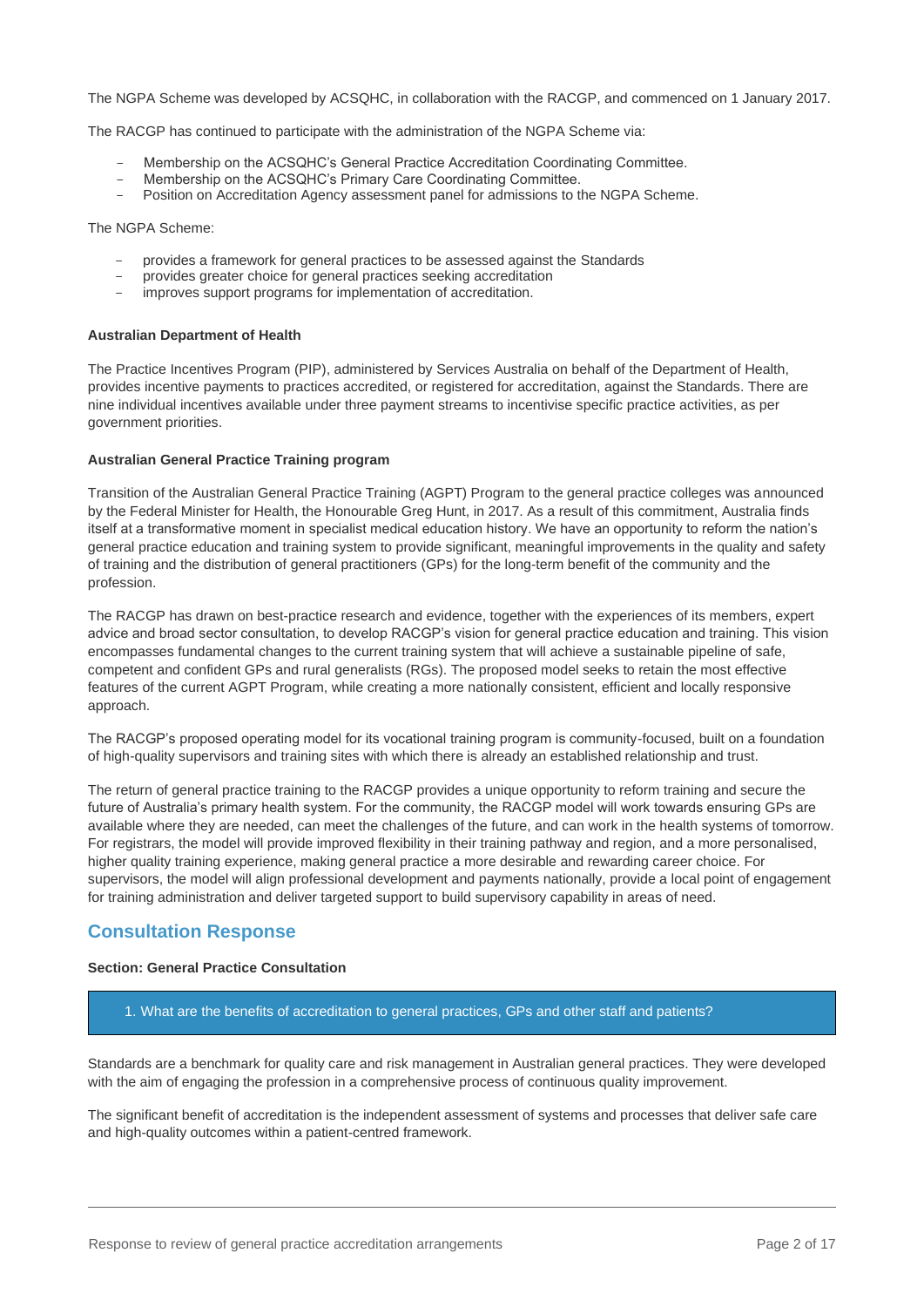#### Other benefits include strengthening:

- continuous quality improvement
- role of the practice team in quality activities
- monitoring of patient population for preventative care, screening or best-practice management of health conditions
- input of patient feedback to guide practice improvement
- identification and mitigation of risk
- clinical risk management and clinical governance
- consistent access to a standardised level of care and quality of service provision to patients.

Accreditation also allows practices to participate in the Practice Incentives Program, where practices can receive additional funding if they undertake additional activities, which often change as per the government's priorities.

| 2. | What are the barriers to accreditation and to the achievement of the overarching outcomes sought from |
|----|-------------------------------------------------------------------------------------------------------|
|    | accreditation (e.g. continuously improving quality and safety)?                                       |

#### **Cost**

The RACGP is unable to comment on the direct costs of accreditation as there is no oversight of how the accreditation agencies set their fees. The principles of a community rating being applied to the costs of general practice accreditation is discussed in our response to Question 15.

There are indirect costs that will vary depending on the skills and experience of the general practice team, the maturity of practice systems and processes, and whether the practice has been accredited previously. This may be a barrier for practices new to accreditation or those that do not have a dedicated practice manager or additional team members they can call upon to share the load in the development of systems and processes.

## **Perceived value and effort**

Historically, the Standards specified the way in which practices needed to demonstrate adherence to the requirements. The fifth edition was written to be outcomes focussed, enabling practices to demonstrate the systems and processes they use to meet the requirements. The intention of this change was to make accreditation less onerous and more reflective of the way the practice already works.

The current cycle of accreditation against the Standards is 3-years. The process requires general practices being assessed to provide evidence via a range of mechanisms (document review, staff interview, inspection) at an on-site visit. This visit is undertaken toward the end of the cycle and on a date which general practice are provided with significant advance notice (announced visits). There is some evidence that perceived staff effort is less for short-notice accreditation process than an announced visit (see Appendix 1).

The RACGP has been investigating an alternate process of accreditation. Such a process will seek to engage practices across the entire accreditation cycle, use technology and data aggregation tools to survey on some of the indicators and to include an unannounced visit. The intention is to promote a continuous approach to improvement and to leverage technology and data to reduce the effort involved in accreditation. There may also be an advantage of reducing the intensity of effort at a single point in time which is appealing to practices in managing the resources that support accreditation.

## 3. What are the strengths and limitations of the current governance arrangements for the NGPA Scheme?

The RACGP supports the coordinating function intended by the establishment of the NGPA Scheme. However, there is a lack of clarity about the roles and responsibilities of the RACGP and the ACSQHC as well as the authority for each contribution to the NGPA Scheme. There are many examples of the ACSQHC issuing an advisory that effectively creates new requirements for accreditation.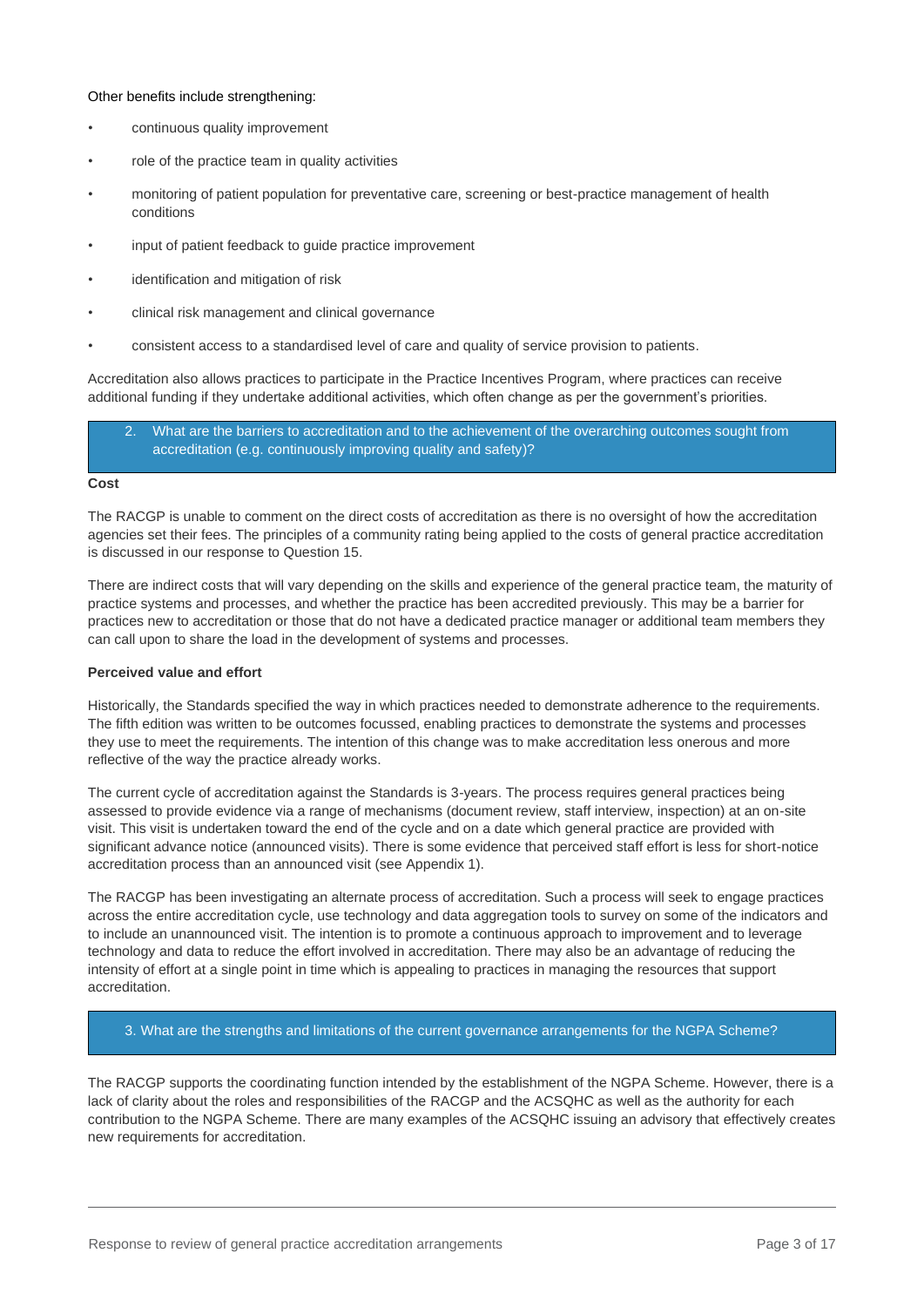The current governance structure does not include the organisation with responsibility for the policy intent for funding of general practice care and quality practice. The Department of Health creates funding and incentives for a range of policy objectives including quality, training, workforce and sustainability of general practice. Moreover, the recent recommendations for the 10 Year Primary Care Plan seek to link funding to patient enrolment, recognising that continuity of care is a driver of good outcomes.

The operational management and implementation of the NGPA Scheme needs to mature to include appropriate collaboration and consultation with all contributors to the NGPA Scheme.

4. How could the governance be improved, including to ensure clarity of purpose, roles and responsibilities and to support continuous improvement and drive confidence in the NGPA Scheme?

The RACGP supports a governance framework that reflects the authorship of profession-led standards (RACGP), the agency who oversees the assessment of this content under the NGPA Scheme (ACSQHC) and the body associated with funding patient healthcare via the Medicare Benefits and to practices under the PIP (Department of Health).

In addition, the Department of Health should be represented on the General Practice Accreditation Coordinating Committee.

To establish such a mechanism would lead to open and clear communication between all parties that have a critical role in the mechanisms to support quality general practice care.

Future governance could consider the Department of Health as the centralised and coordinating function, especially considering their oversight of the funding to general practices in Australia.

#### **Section: The Standards**

## 5. What are the strengths and limitations of the current Standards for general practices?

A key strength of the Standards is the profession-led, consultative approach in Standards development and maintenance. This means that the Standards are developed with practice staff, clinicians and consumers both directly and through the experience of their clinicians. This results in focused activity, practicality and continual improvement by clinicians and practice staff, for consumers. This approach recognises that subject matter expertise is crucial in ensuring that the Standards remain relevant into the future while continuing to advocate for quality and patient safety in primary care. This is achieved through extensive consultation using a Delphi model guided by a representative expert panel with clinical expertise in general practice, Indigenous health and emergency medicine. The expert panel consists not only of GPs but also practice nurses, practice managers, and consumer representatives. This approach has meant that there is wide acceptance of the Standards by the profession.

Another key strength is piloting of the Standards in a wide variety of general practice settings. This includes general practices in rural and urban location, solo, small and large practices (based on full time equivalent of GPs), corporate and private business models as well as Aboriginal Medical Services. The wide range of pilot settings ensures that the Standards are applicable in a wide variety of primary care settings while remaining relevant to the profession.

The outcomes-focused approach of the Standards is another strength as it allows general practice the flexibility on how they can meet an indicator. This approach allows practices to tailor their processes and systems to what works best for their own structures. The outcomes-focused approach puts the patient at the centre of the service, acknowledging the role that general practices play in providing continuous and comprehensive care.

Finally, the modular structure of the Standards allows for greater flexibility and enables ongoing review and updates to the Standards as required following their release. This allows the RACGP to be responsive to the changing primary health environment. In addition, the flexibility of the modular structure means that the Standards can be adapted to different settings that are involved in the provision of general practice services such as immigration detention facilities, prison and residential aged care.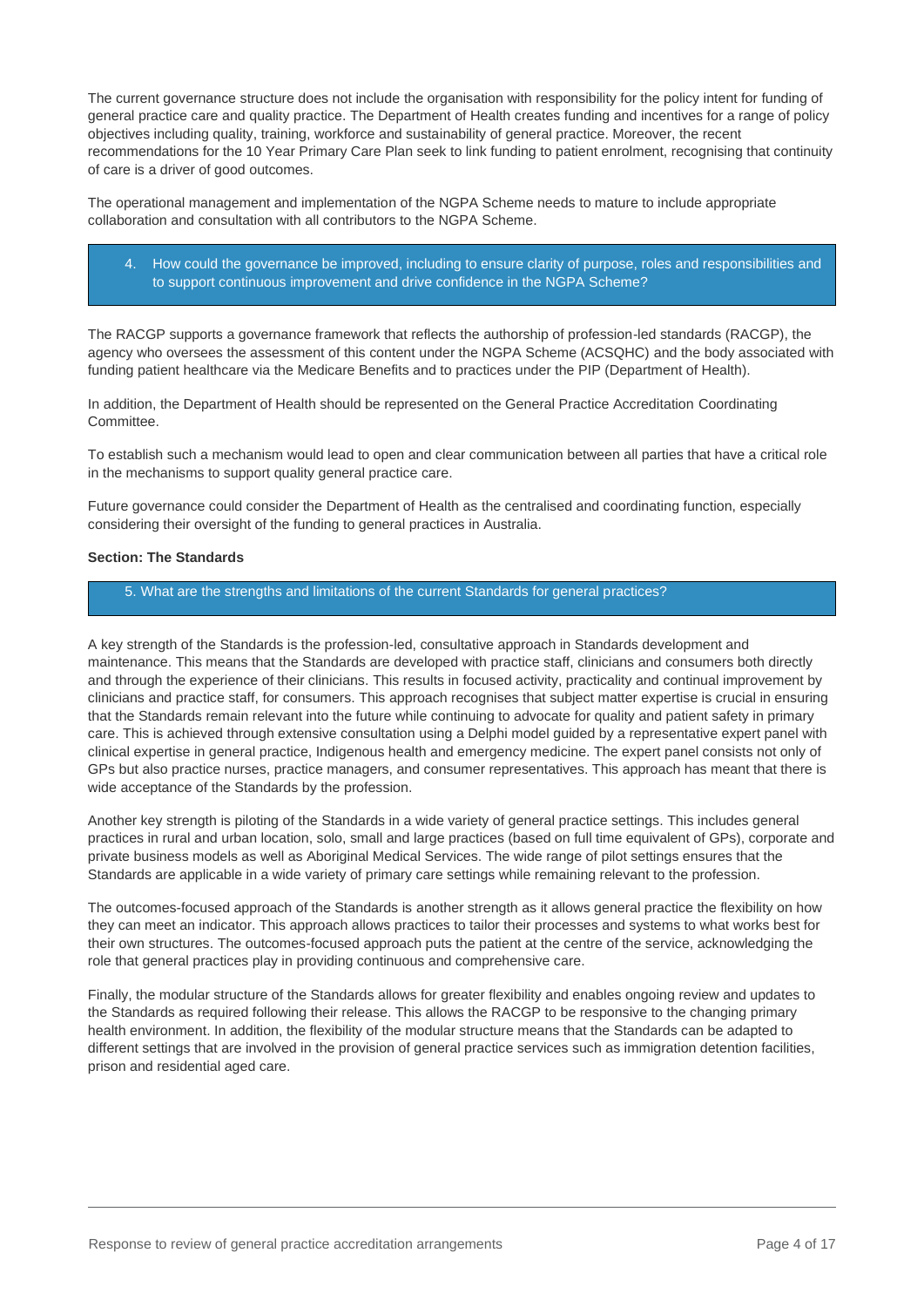6. How could the Standards for general practices be improved, particularly to ensure they are practical and meaningful for all general practices, remain relevant into the future and do not impose unnecessary regulatory burden on general practices?

The Standards are responsive to changes in the primary care landscape. Reviews are undertaken regularly to ensure that it remains pertinent to the profession and the patient population to which it serves. For example, the RACGP is currently in the process of updating the Standards with the latest evidence-based guidelines and requirements for telehealth consultations and infection prevention and control measures brought upon by the COVID-19 pandemic. In addition, the RACGP is also updating the collection and recording of patient-assigned sex at birth (sex) and gender identity (gender) requirements in the Standards. These requirements recognise that patients may not identify as exclusively male or female or may identify as a gender other than the sex they were assigned at birth and the importance for this to be accurately recorded in their patient health records, if they wish for it to be.

The RACGP is supportive of every effort to reduce regulatory burden on general practices and acknowledges that there may be duplication in the various accreditation schemes that some general practices may be exposed to. More information is available in the response provided to consultation Question 19.

As noted in Question 2, the RACGP is exploring an alternate process of accreditation. One of the proposed benefits is the potential to reduce the intensity of effort at a single point in time which is appealing to practices in managing the resources that support accreditation.

The review of general practice accreditation is an opportunity for the RACGP to consider feedback to continue to streamline the effort required by practices to meet the Standards.

## **Section: Standards assessment**

#### 7. What are the strengths and limitations of the requirements for (and oversight of) accrediting agencies?

There is value in requiring all accreditation agencies to be accredited by a recognised accreditation body, such as the International Society for Quality in Health Care (ISQua). However, given that there are different international accreditation bodies, each with different requirements and expectations of the agencies they accredit, there is scope for varying levels of assessment and differences depending on which body an agency chooses.

Regarding surveyor workforce specifications, surveyors must:

- demonstrate a good understanding of confidentiality issues relating to general practice, personal health information and patient privacy
- meet requirements relating to their previous and recent experience
- complete ongoing surveyor training as required by the NGPA Scheme to maintain their competence and knowledge of the Standards.

GP surveyors must have at least five years' full-time or equivalent part-time experience as a vocationally registered GP and be working at least two sessions a week in face-to-face patient contact in an accredited general practice, and have done so for the last two years, or have worked at least two sessions a week in face-to-face patient contact in an accredited general practice within the last two years.

Non-GP surveyors must have at least five years' full-time equivalent experience and must be working at least 16 hours a week in an accredited general practice, and have done so for the last two years, or have worked at least 16 hours a week in an accredited general practice for at least two years, and not more than two years ago.

Relating to performance, agencies are required to prevent bias, manage conflicts of interest, maintain ethical and lawful conduct and ensure that they have assessment methodologies and processes that support independent assessment. These and further requirements placed on surveyor teams ensures that surveyors are keenly experienced in general practice, but also restricts professional surveyors from other sectors servicing general practice, who could bring to general practice a potentially broader scope of accreditation knowledge and less professional bias.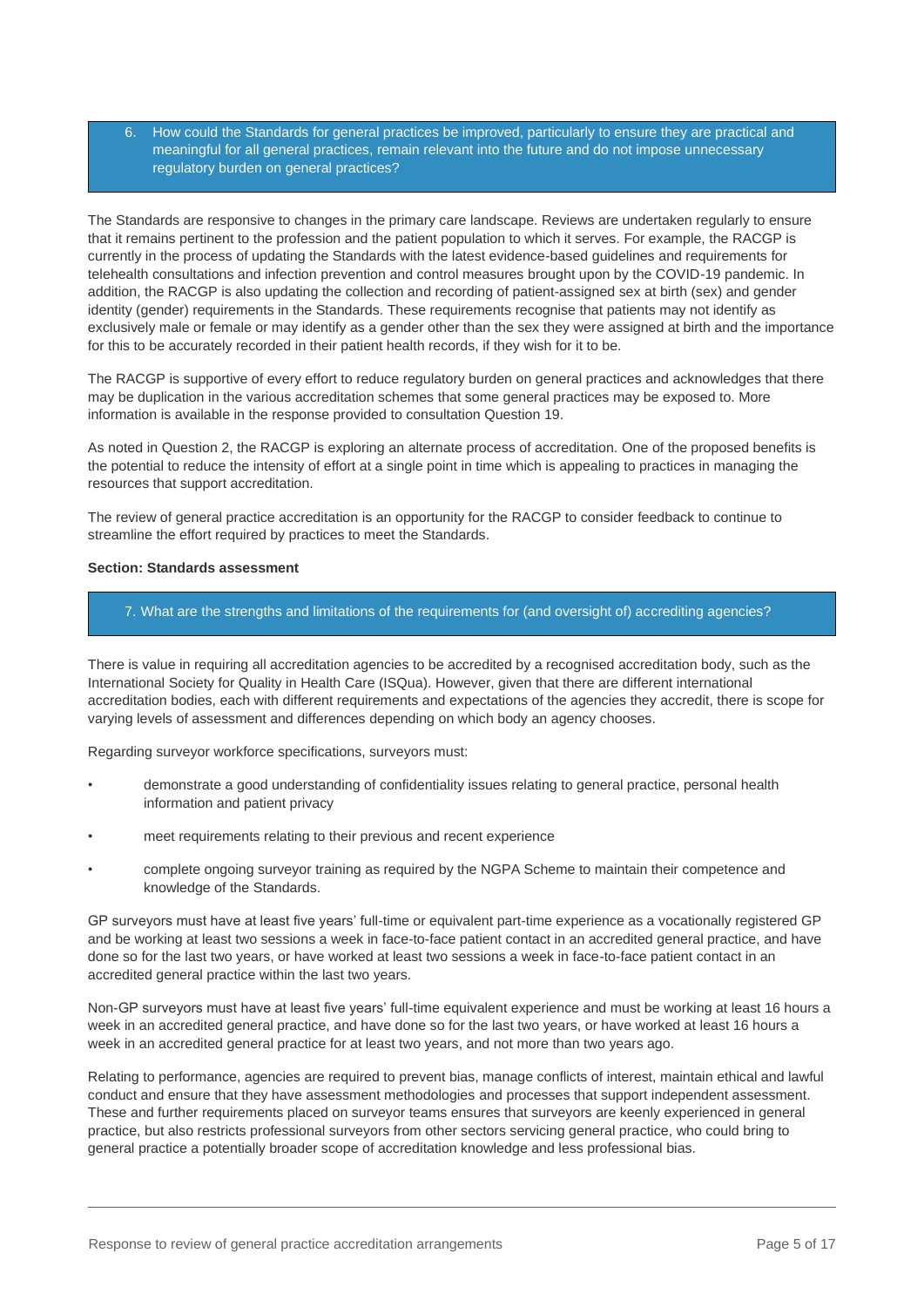In relation to data requirements placed on agencies, there is currently no requirement for intra-agency data reporting, meaning there is no way to see in the data what consistencies and inconsistencies occur among the surveyors for a given agency.

Both the RACGP and ACSQHC collect accreditation compliance data from the accreditation agencies, via licensing requirements and approval into the NGPA Scheme respectively. The data requirements of and use by each organisation is different and has resulted in inconsistencies between the variables requested and templates/ format provided for submission. This sees duplication in data submitted by the accreditation agencies, resulting in significant frustration by the agencies. Further discussion on this issue can be found at Questions 8, 17 and 18.

## 8. How could the arrangements relating to accrediting agencies (including for surveyors) be improved?

The RACGP believes that improved governance arrangements for all stakeholders of the NGPA Scheme be improved to better coordinate all accreditation arrangements.

Streamlining data provision processes for the agencies is needed. The RACGP and ACSQHC could work together to identify the data requirements of both parties and incorporate these into a consistent request. This could be further expanded to triangulate the PIP information required by the Department of Health, including variables of the Quality Improvement incentive. The RACGP acknowledges that such an expansion would involve costs to develop systems to collect and monitor the data/

Another opportunity for improvement for the consistent application of the NGPA Scheme as it matures is a framework for assessing agency variability in support provided to general practices seeking accreditation. This would encompass a range of components including (but not limited to) resource provision, portal capabilities, general practice selfassessment process and reporting to the candidate general practice (including who is engaged to support this step). The RACGP acknowledges that it is for each agency to determine how they meet their requirements to the NGPA Scheme and so careful consideration would be required if the NGPA Scheme was to include more detail on such a requirement.

Further arrangements could be expanded to include the development and implementation of a monitoring system to oversee the consistency of surveyor assessments. This would be both within and between each accreditation approved under the NGPA Scheme. Careful consideration would need to be given to the parameters that such monitoring would include and the RACGP would need to be directly involved to ensure the intention of requirements informs such a system.

Another improvement is the oversight and provision of surveyor education by the RACGP or ACSQHC. This would enable great consistency across for surveyor knowledge and interpretation of the Standards.

Further investigation is also needed to consider the potential impact of accreditation agencies being accredited by differing and multiple accreditation bodies. There may be an opportunity to increase consistency and decrease cost to accrediting agencies.

## **Section: Assessment approach**

#### 9. What are the strengths and limitations of the assessment approach?

The current assessment approach is well established and a familiar process to general practices, with 84% of practices currently accredited (and over 80% accredited in all states and territories except Northern Territory), a percentage which has continued to increase over the last decade. However, familiarity does not confirm the strength of the assessment approach, as there is currently no alternative model to compare it to.

The current assessment approach includes visits that:

- occur at a single a point-in-time meaning it does not innately facilitate continuous quality improvement over each accreditation triennium and places a periodic and therefore costly strain on practice resources.
- are restricted to face-to-face assessment, with no option for remote assessment or other virtual assessment elements.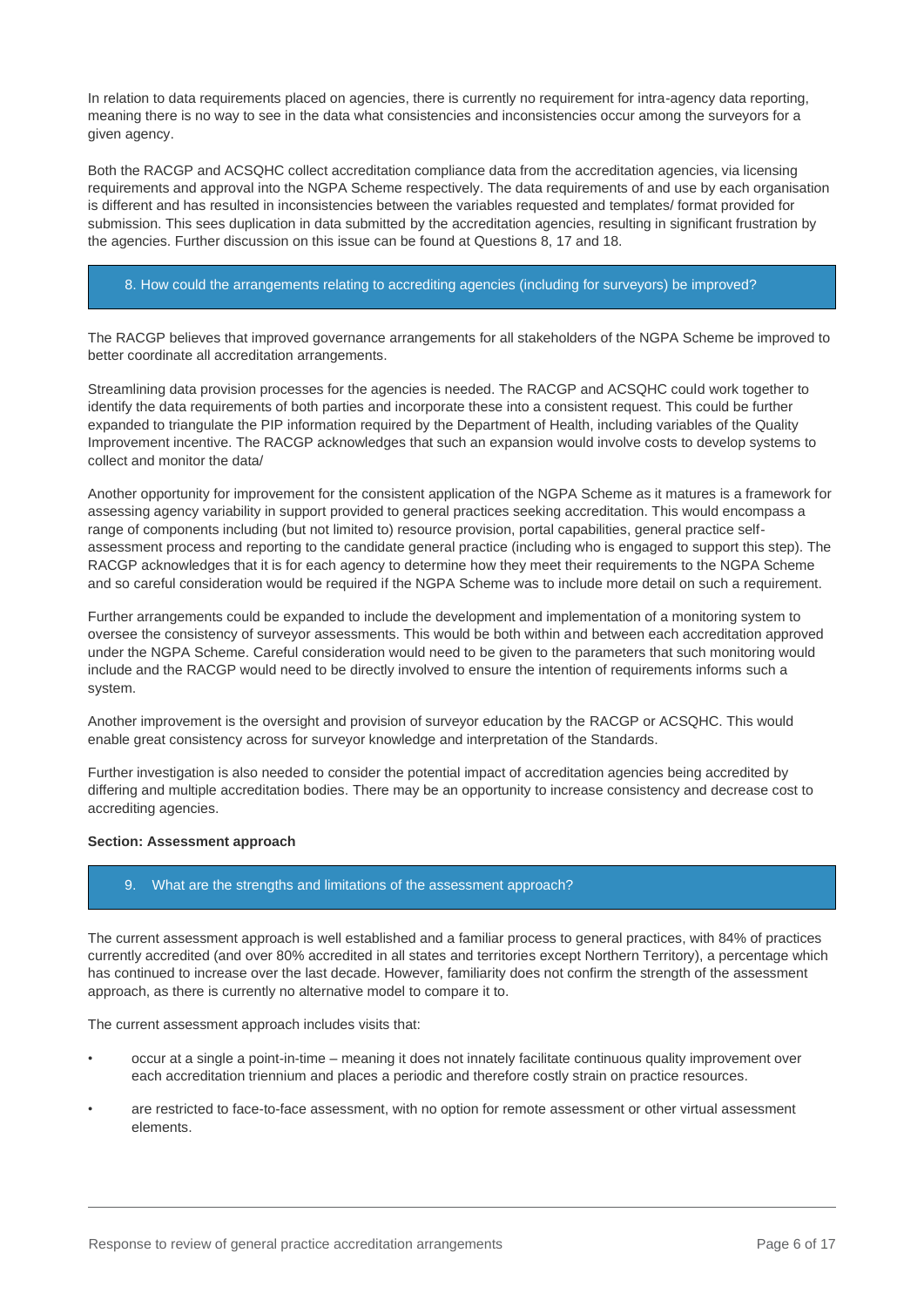• provide significant advance notice – meaning it does not capture the 'every day' of general practice, as practices prepare specifically for assessment day, ie it does not identify the 'business as usual' true practice strengths and weaknesses (conformities and non-conformities).

The cessation of accreditation in early 2020 due to the COVID-19 pandemic made the concept of a continuous, remote, desktop assessment more compelling.

The current assessment approach also includes a three-year cycle; however, there is a lack of evidence for the preferred length of accreditation cycles in Australian general practice.

While there are several mechanisms in place to support consistency in accreditation approach, these mechanisms exist in isolation and have not been tested against other mechanisms to support consistency.

The limitations to the assessment approach do not mean that the current accreditation approach is insufficient, but there is scope to test the current model against other models to see what changes would be beneficial.

## 10. How could the assessment process be improved, including to drive quality and safety, enhance confident in the NGPA Scheme and minimise unnecessary burden?

The current process is perceived as being resource intensive around a point-in-time and encouraging short-lived quality improvement. There are opportunities to modernise general practice accreditation using design and technology to encourage continuous quality improvement, while at the same time allowing improved workload management for the clinical and practice team.

There is scope to identify improvements in the assessment process by trialling alternative models of assessment and comparing those with the current approach. There are many hypotheses that can be tested by trialling a new model or models and investigate the impact on:

- staff requirements for accreditation preparation
- time for accreditation preparation
- streamlining processes, ie consistency in subsequent and ongoing accreditation of a practice
- pressure to upload documentation required in a concentrated time frame
- changes to the practice mindset regarding accreditation, with a new focus on continual improvement rather than demonstrating compliance at one set period of time
- confidence in the currency of accreditation.

The NGPA Scheme could look at ways to improve the consistency of accreditation across agencies by:

- improving assessment methods for accreditation assessors to increase clarity, efficiency and consistency in interpretation and assessment
- providing assessors with tools that support a systematic approach to accreditation
- ensuring assessors are given opportunities to discuss and feedback on the outcomes of their assessments
- increasing and maintaining audits and reviews of practices undergoing accreditation, with feedback fed into continuous improvement of the processes
- introducing third party evaluation (eg independent committee/audit) of an accreditation agency's assessment and determinations (including whether remediation is required) could be introduced to assess the effectiveness and consistency of assessors.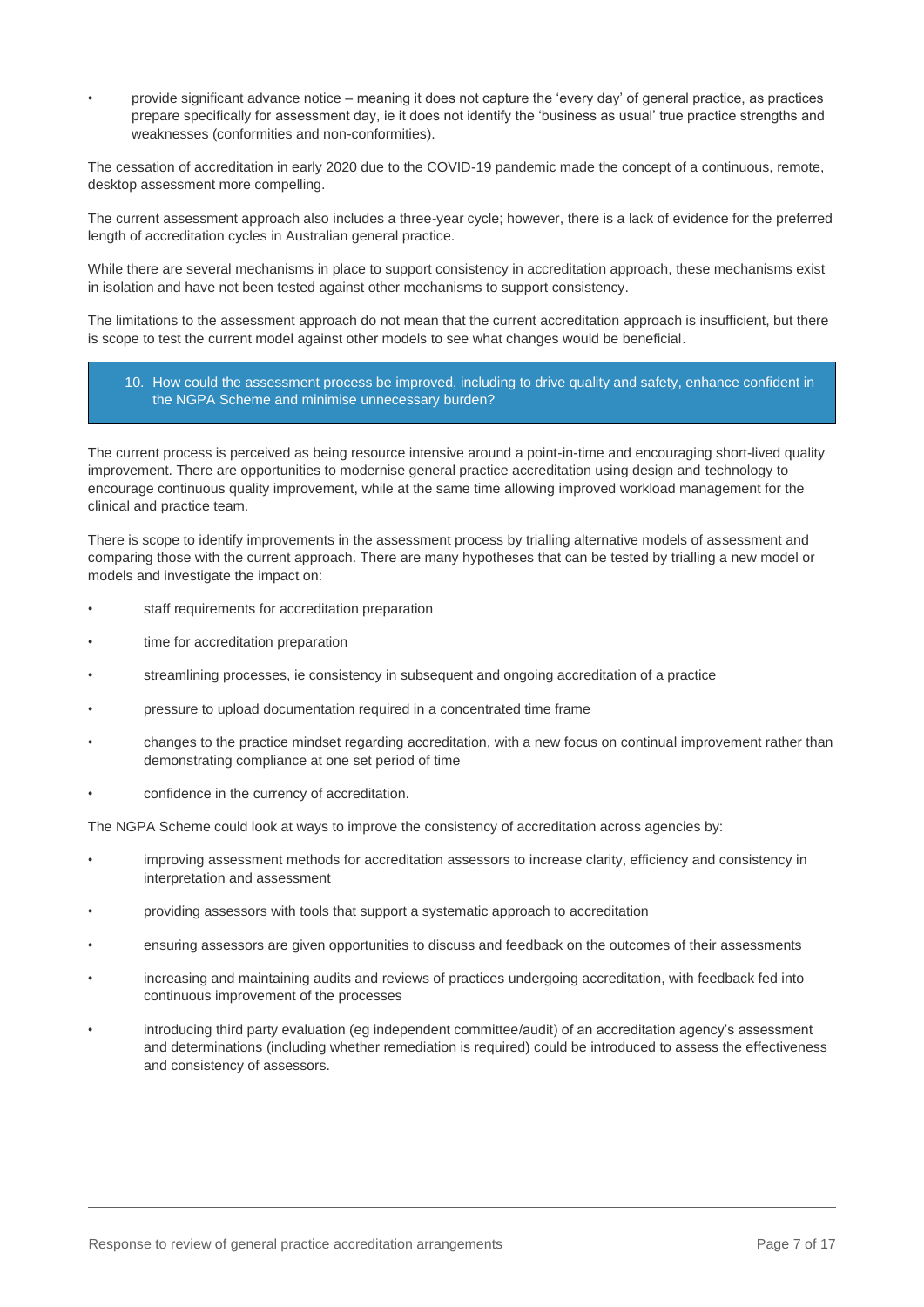#### **Section: Non-conformance or remediation**

#### 11. What are the strengths and limitations of the current approach to non-conformance and remediation?

A key strength of the non-conformance approach is that practices are provided up to 65 days (90 calendar days) to complete remediation. This gives practices sufficient time to address any material concerns identified through the on-site assessment and prepare for the audit assessment of indicators that have been assessed as 'Not met'.

A potential weakness in the current approach is the lack of clarity on how accrediting agencies are applying the rating scale. Transparency on rating thresholds used by accrediting agencies to determine non-conformance would provide a clearer picture on whether a non-conformance finding is related to a quality and patient safety issue or whether it is an administrative/ operational process issue. This will support the RACGP's understanding on how the Standards are being applied by general practices and assessed by surveyors, and to make future improvements or adjustments to the Standards. Further, this will also enhance the RACGP's analysis of the data supplied by the accrediting agencies to accurately identify trends and longitudinal changes in non-conformance.

While some interagency inconsistencies may be unavoidable, transparency on rating thresholds could minimise inconsistencies between accrediting agencies, provide the opportunity to standardise interpretation of the Standards and implement common guidance for general practices and surveyors.

There is also a lack of transparency around follow up processes for non-conformities between agencies.

12. How could the approach to non-conformance and remediation be improved, including to drive participation in accreditation, sustained conformance and commitment to continuous improvement?

The assessment approach to meeting the Standards using a dichotomous met/ not met criteria may not offer the nuanced picture of the practice's true level of performance, and commitment to continuous improvement. Such an assessment framework also means that there is reduced insight to the potential for inter-surveyor variability.

As described in the answer to Question 11, transparency on rating thresholds could minimise inconsistencies between accrediting agencies, provide the opportunity to standardise interpretation of the Standards and implement common guidance for general practices and surveyors.

It is also important to reiterate that general practice offers services to various populations of diverse demographics and healthcare needs, therefore a one-size-fits-all approach to participation in accreditation, and sustained conformance may not be applicable to all general practice.

Developing supplementary material to standardise the assessment process by the various accrediting agencies and adapting it to various settings could be a valuable approach to explore to drive participation in accreditation and commitment to continuous improvement. Appropriate licensing arrangements would be imperative to protect such a resource being provided by the agencies/ surveyors to practices preparing for their assessment.

Other accreditation approaches (that offer short term and ongoing quality assessments) as alternatives to the cyclical accreditation approach, have been explored by the RACGP as discussed in previous sections.

## **Section: Costs of accreditation**

- 13. For accredited general practices: Please describe the:
- a) direct costs involved in seeking accreditation (e.g. registration fees, travel and accommodation costs for on site assessment, etc.)

b) indirect costs in seeking accreditation (e.g. costs of staff time preparing for accreditation, establishing systems and processes to meet the Standards, preparing evidence to demonstrate conformance with the Standards, etc.)

This question is not within the purview of the RACGP to provide a response.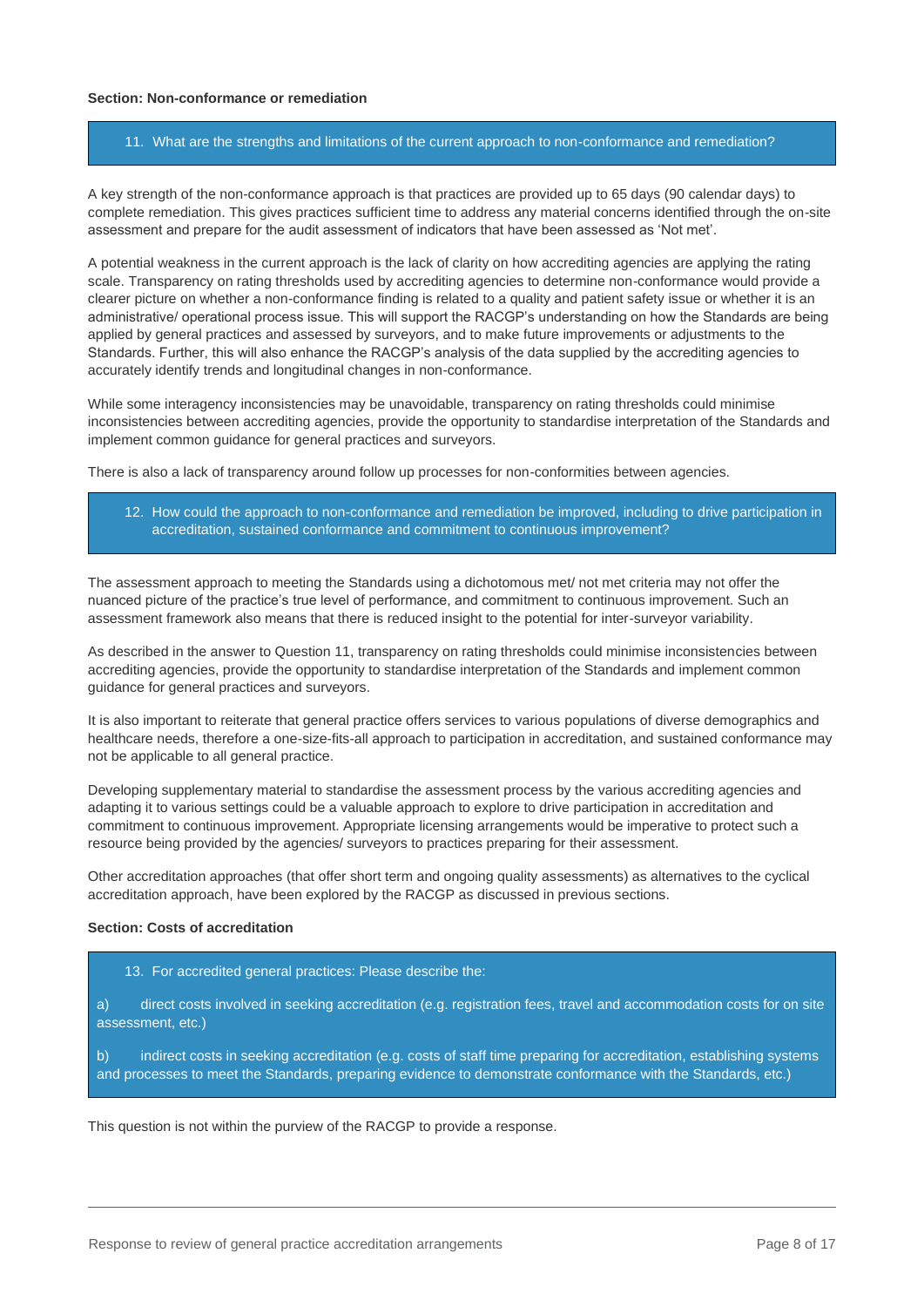14. What are the strengths and limitations of the current approach to the setting of accreditation fees by accrediting agencies?

This question is not within the purview of the RACGP to provide a response.

15. What changes could be made to the way that fees are set and levied to promote participation in accreditation and ensure equity of access across different types of general practice?

The RACGP has no insight to the fees charged by the accreditation agencies due to commercial in confidence.

There has been a principle required of accreditation agencies licensing the Intellectual Property of the Standards from the RACGP and supported by the requirements under approval in to the NGPA Scheme. While this principle has commonly been referred to as 'community rating', there is no community rating requirement set by the RACGP or the NGPA scheme.

The RACGP Licensing Agreement and RACGP Standards for general practices states:

- A commitment [by an accreditation agency] not to refuse an application for accreditation from a practice that meets the RACGP's definition of a general practice, regardless of location or size.
- A commitment not to financially or otherwise discriminate against a practice because of location or size.

NGPA Scheme defers to the requirements within the Standards.

As stated above, currently there is no community rating framework for general practice accreditation (unlike private health insurance, for example, where the Australian Government standardised fees of private health insurance funds, ensuring "everyone is entitled to buy the same product, at the same price").

While there is no such formal mechanism in place for general practice accreditation, the RACGP would support the development of a formalised fee framework, which incorporates the principles articulated above.

16. What adjustments could be made to the NGPA Scheme to reduce unnecessary costs associated with accreditation while continuing to ensure a focus on quality, safety and continuous improvement?

As previously indicated, the RACGP's believes that improvements are needed to the governance structure of the NGPA Scheme. The RACGP has concerns that proposed approaches to improve oversight of the NGPA sometimes lack consideration of the general practice environment and context, and risk increased cost and burden to general practice and accreditation agencies with little benefit for patients. This is largely due to the predominant experience of the ACSQHC in the hospital environment and implementation of the associated schemes, and the lack of authority that the RACGP has within the governance structure. We believe that the RACGP and the Department of Health need to be equal partners with the ACSQHC in oversight of the NGPA scheme.

A recent example is a proposal by the ACSQHC for accreditation surveyors to interview patients as part of the assessment visit. The proposal had not been discussed with the RACGP or feedback sought on the applicability of this approach, taken from the acute setting and applied to the primary care setting. There was no evidentiary basis to the proposal which will have significant impacts on practices, their patients and accreditation agencies.

The RACGP supports an improved governance structure for timely communication and collaboration. Such an environment would acknowledge the importance of each individual organisation to the successful implementation of the NGPA Scheme.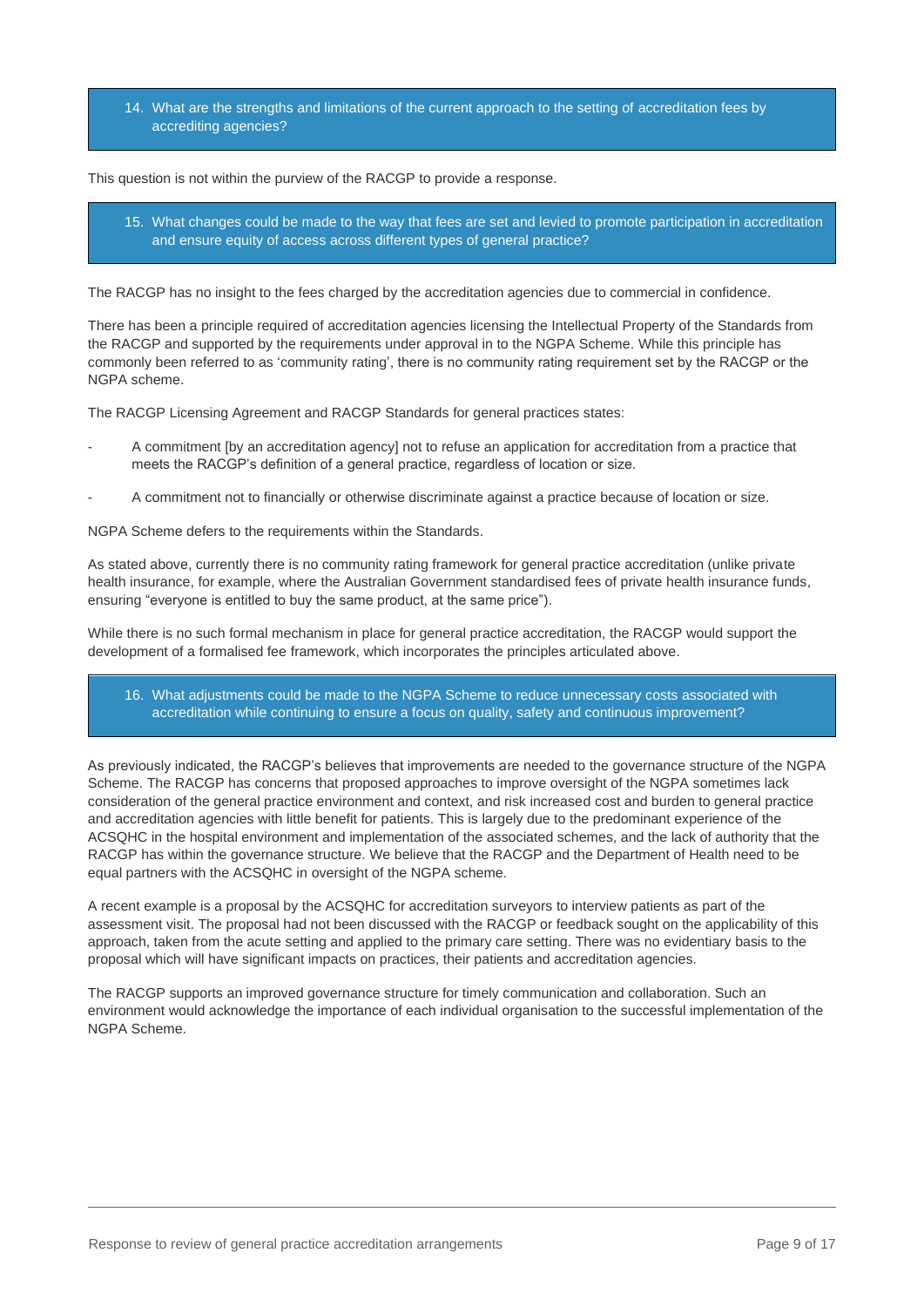#### **Section: Data and transparency**

17. What are the strengths and limitations of the current approach to data (reporting, analysis and use) and transparency?

#### **Productivity Commission's Report on Government Services**

The Productivity Commission provides a range of data relevant to general practice accreditation as part of its annual Report on Government Services (ROGS).

The ROGS provide data over several points in time, providing evidence of general practice accreditation trends in Australia. The ROGS is an important resource to demonstrate the current and historical state of accreditation allows users to make inferences about the next steps and recommendations about how to further improve care quality and accreditation.

The ROGS does not:

- inform users of compliance to Indicators in the Standards, or variation between practices and agencies
- provide evidence whether accreditation is associated with improved clinical outcomes or quality of care
- provide variational context (eg detail on why there are differences between regions)
- show which edition of the Standards general practices are accredited against (in years where there is an overlap of two editions), or whether certain events account for changes to accreditation rates
- report on accreditation activity by the new accreditation agencies.

Because of these limits, various hypotheses cannot be validated to gain more insight into the reasons why accreditation increased significantly across all states and territories during the study period.

#### **Compliance data from accreditation agencies**

Analysis of practice compliance data – provided by the accreditation agencies – can provide details on:

- compliance to Indicators in the Standards
- association between accreditation agency and overall compliance
- association between location (State and Territory, or rurality) and overall compliance
- association between practice size and overall compliance.

Compliance data can be used to:

- see where consultation is needed for improvements to the Standards, eg knowing whether compliance is most impacted by agency, location, practice size, etc.
- review Indicators within the Standards for feasibility, acceptability, achievability, and applicability.
- update explanatory notes in the Standards where needed, or developing supporting materials for general practices, eg fact sheets
- improve accreditation training eg where significant variation occurs between agencies for assessment of given Indicators
- plan of the 6th edition.

There is a challenge converting data (including accreditation and compliance data) from multiple sources consistently, reliably, and accurately into useful information and knowledge.

As with the ROGS data, there is also a lack of variational context in the compliance data. Further accreditation research and stakeholder consultation is needed to explain many of the observations found in accreditation data, such as: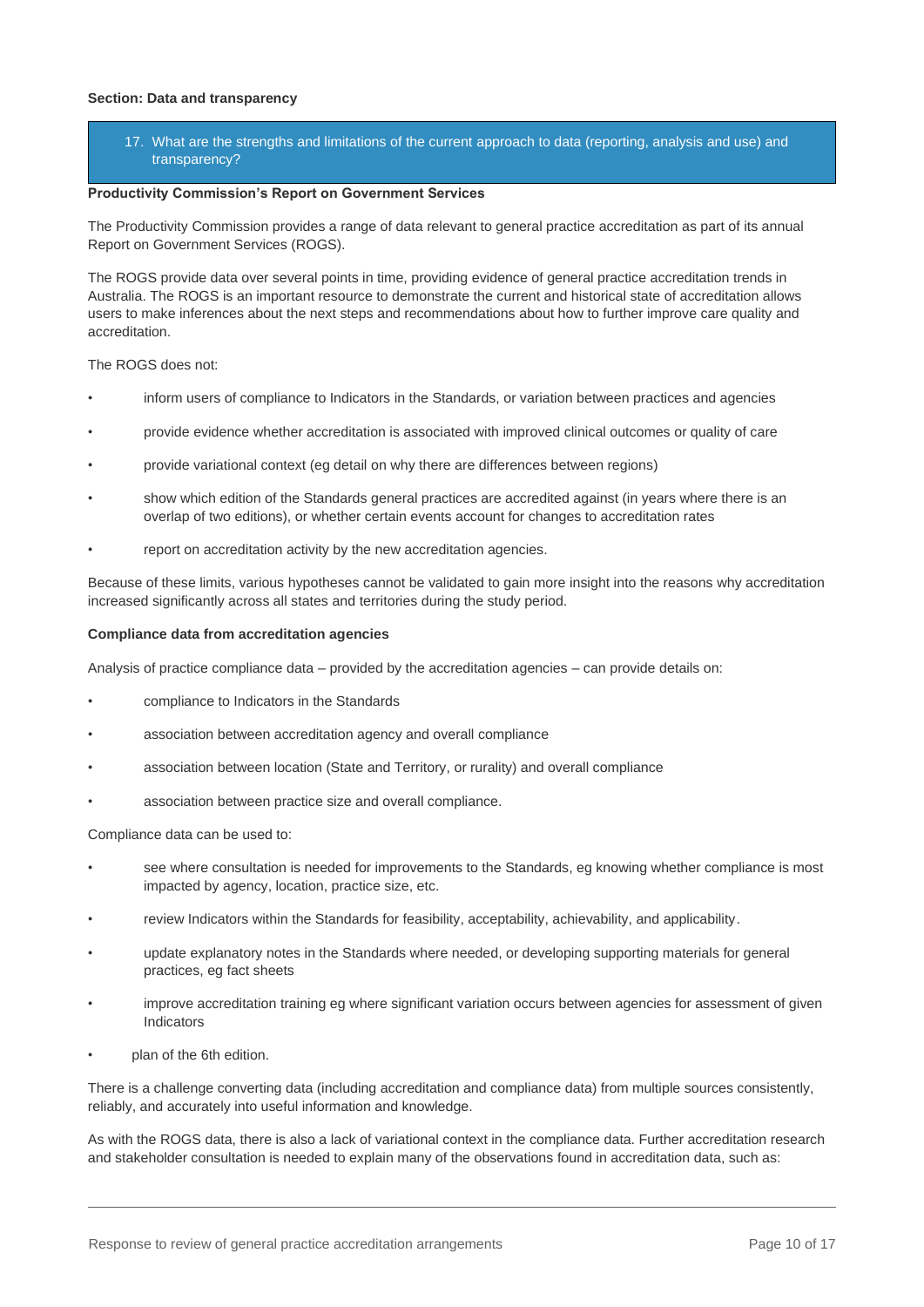- what impact changing Indicator compliance or accreditation numbers have on quality care, clinical outcomes, and consumer experience
- why some regions have lower proportions of compliance or accredited practices than others
- what events or resources may result in an increase or decrease in Indicator compliance and/or accreditation
- what aspects of accreditation agency performance impact their assessment of certain Indicators
- whether additional incentives or strategies are needed to support unaccredited practices to become accredited.

Conducting effective research and communicating data findings to stakeholders is currently restricted by existing service agreements with the agencies that prevent publication of the data provided to the RACGP.

18. How could the approach to data (reporting, analysis and use) and transparency be improved to drive quality, safety and continuous improvement by general practices and also in relation to the operation of the NGPA Scheme?

The approach to data and transparency can be improved with:

- A consistent approach to data provision Consistent and clean data needs to be provided by the accreditation agencies, and transparently released under the NGPA scheme. An approach to data provision could be established collaboratively between the ASCQHC, RACGP, Department of Health, and agencies, but needs to result in a single format or set of formats for the provision of data.
- Timely provision of data The timeliness of data provision needs to be at least maintained (it is currently provided monthly) or improved to ensure any information related to data is current and that necessary agency comparisons can be made.
- Permissions Agencies need to provide permission to share de-identified data to communicate findings to the profession and to consult and work with third parties to translate data effectively.
- Discussion All stakeholders who provide and receive data need to be open to discussing the data and its findings and implications. Discussion ensures that data is used openly and can create efficiencies in its application.
- Research and reporting As per permissions above, further research and reporting on data is necessary to ensure it is used correctly and that any findings can be published.

## **Section: Intersection with other accreditation schemes**

19. Describe any opportunities to reduce duplication across accreditation schemes impacting on general practices. For example, with training accreditation or accreditation to deliver additional health services.

The RACGP supports efforts to improve patient safety, avoid duplication, and improve communication and collaboration between the various general practice services and their relevant accreditation schemes.

The RACGP recognises that in some instances there are several accreditation schemes that a primary healthcare service might be required to achieve based on the services they provide. This also includes general practice services where one is included within a multidisciplinary site (i.e. some community health services provide access to a general practice, others do not). Where a provider is required to meet multiple sets of standards, they experience duplication in some of the systems and evidence needed (i.e., governance) to meet their obligations.

Fragmented funding arrangements between state and federal health departments creates an increased compliance burden for health services. Additionally, the requirements of such finding schemes risk creating silos of healthcare provision as performance requirements are contained to the funding schedule and not the environment in which the care takes place.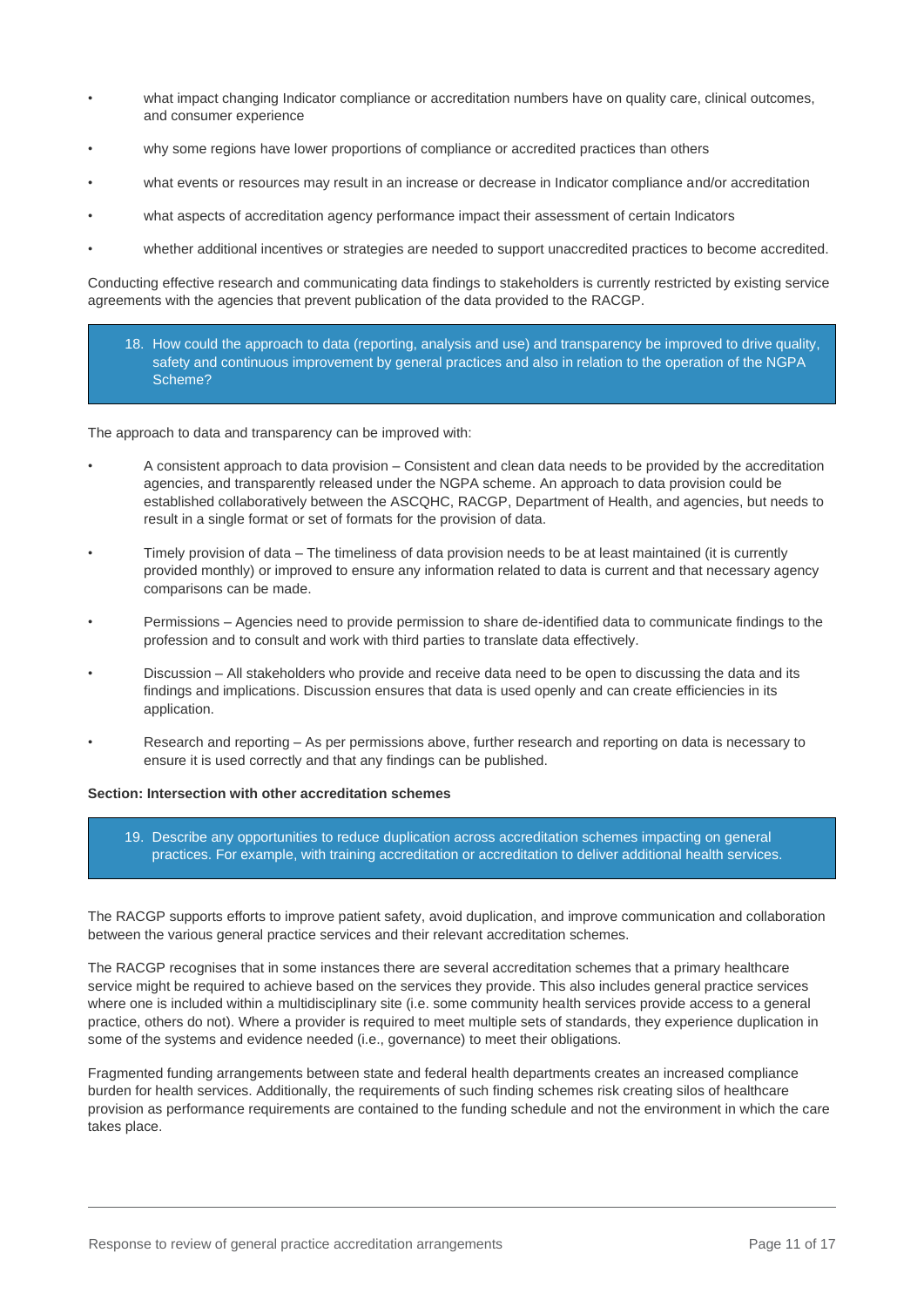For example, community health services are funded by local and state governments. They have accreditation requirements to receive this funding. Community health services also seek additional funding opportunities based on the needs of their communities. Where a general practice is present, these services access the Medicare Benefits Schedule on behalf of their patents. However, funding for additional programs, such as mental health, alcohol and other drugs, the National Disability Insurance Scheme, MyAgedCare etc comes through siloed, state or federal schemes. Each of these additional streams have requirements of the receipt organisation to meet various standards resulting in duplication of some components.

The RACGP supports any efficiencies that enable multi-standard requirements to be achieved with reduced duplication. There are a range of middleware solutions that seek to address the multi-standard requirements within primary healthcare settings. Such solutions provide portals that map requirements (i.e governance) across a range of standards (and within a range of sectors). The RACGP has licensed the Standards to one of these providers for their customers to access a more streamlined accreditation experience when addressing their obligations. The RACGP will continue to support any providers that seek to incorporate the Standards for this purpose.

## **Section: Support for general practice**

20. Describe any opportunities to improve the support available to general practices to drive engagement with accreditation and achievement of accreditation outcomes.

There are a range of supports available to accredited general practices, however it is fragmented, inconsistent and/or unknown.

The RACGP develops a range of comprehensive resources that support general practices establish their systems and processes, as well as frameworks to participate in quality improvement activities. These directly support the interpretation and implementation of the Standards, such as fact sheets, toolkits, guides position statements and bespoke responses to direct inquiries. There are also resources regarding practice management, the Medicare Benefits Schedule, emergency response and how it is relevant to members and their practices. The RACGP writes a range of clinical guidelines which are based on best practice evidence. These supports are accessible via the RACGP website.

Awareness of these resources by the general practice profession and their teams seems inconsistent. Due to the nature of the RACGP's traditional relationship to the sector, with individual clinicians being members, it is common that the other members of the practice team are unaware of the support available to them. The RACGP is undertaking a consolidation of communication channels and is seeking to make improvements to the awareness of the work the RACGP undertakes and produces to improve outcomes in general practice.

The accreditation agencies provide a range of resources to practices utilising them to undertake their accreditation assessment. There is limited public information on the resources made available by the accreditation agencies. So, the RACGP has no visibility of the resources provided within a candidate practice's online portal.

There is a potential conflict with the accreditation agencies supporting candidate practices with their accreditation preparation and self-assessment. It is important to understand the process each agency has for this dual role to remove bias from an assessment process.

Primary Health Networks are well-placed, well-connected and funded to maintain or increase the accreditation status of general practices in their regions. In many cases there is a knowledge base of Primary Health Network staff who have undertaken such a role through the Divisions of General Practice and the Medicare Locals to now.

Primary Health Networks have undertaken this work to varying degrees and with varying success. The challenge to providing intensive accreditation preparation support to rural and remote general practices by the Primary Health Networks cannot be understated. The RACGP supports an increased funding schedule to be established for payments to Primary Health Networks to provide intensive support to accredited practices. Such a schedule would need to be explicit in how the funding is to be utilised (specific human resource expectations) and the deliverables that the funding seeks to achieve.

Further support could be provided to the practice manager and other administrative roles. Greater recognition is needed for the significant responsibilities and specialised knowledge required from the general practice team, including compliance to all legislative obligations.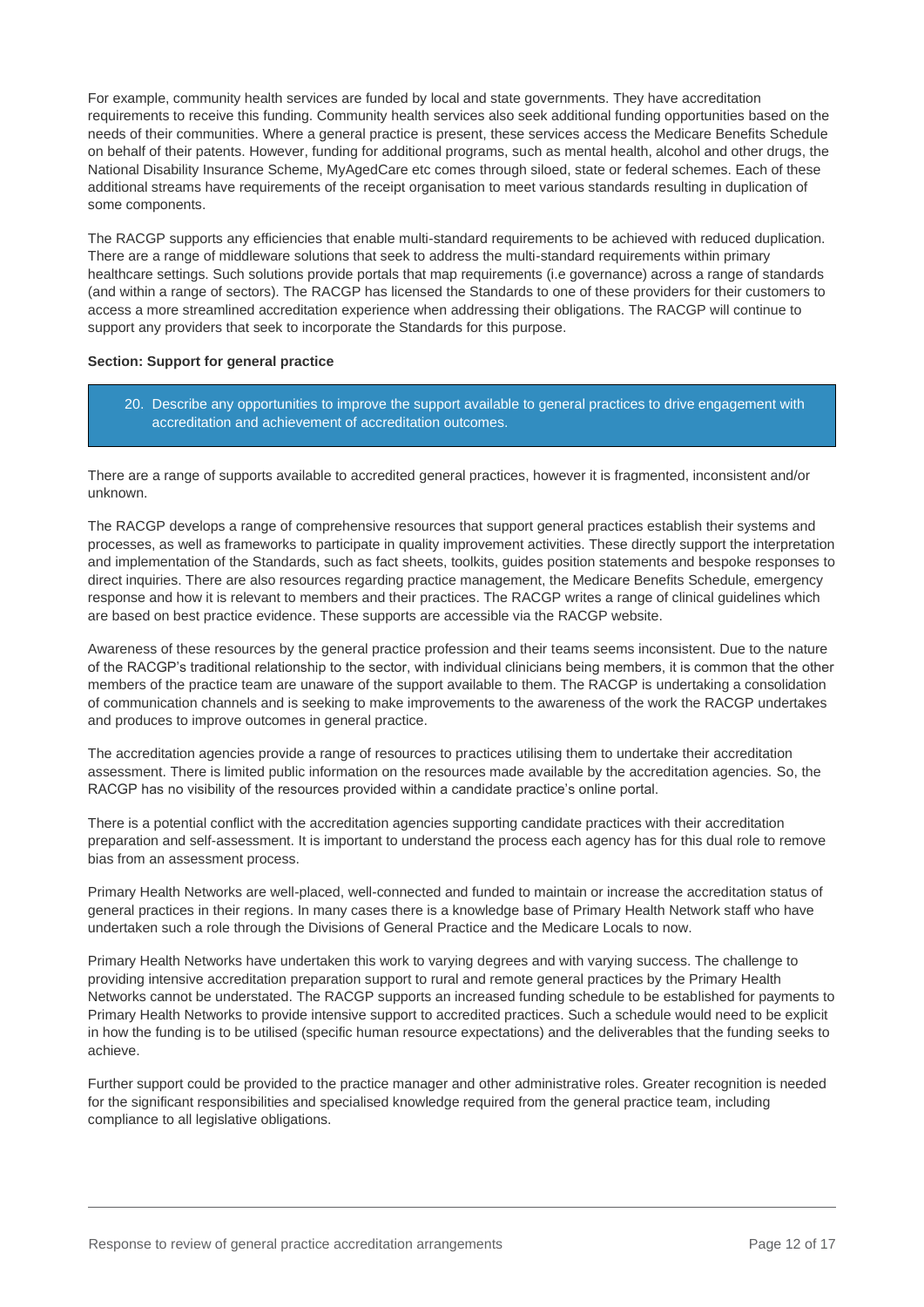There are options available for formal qualifications, but awareness is currently not promoted and utilised. There are also the practical and financial considerations with most general practice businesses not able to allocate the time, or the financial investment, for members of the practice team to undertake such professional development.

#### **Section: Training standards - Benefits of, and barriers to, training accreditation**

#### 21. What are the benefits of, and barriers to, training accreditation?

The process of training accreditation provides a framework which aims to ensure a high-quality learning environment which is safe for both general practitioners in training (GPIT) and patients. The Australian Medical Council provides overarching standards outlining requirements of specialist medical training in Australia. The RACGP Standards for General Practice training  $(3<sup>rd</sup>$  edition) provide the context for this training within the general practice environment. These standards enable a focus of the best processes to ensure that GPs who complete the training program can practice unsupervised anywhere in Australia and meet the highest quality and safety expected by the Australian community.

Whilst training is undertaken in quality practices accredited through the practice accreditation processes, training accreditation against standards focuses on establishment of a supportive learning environment. The benefits of training accreditation include (but are not limited to):

- Outcomes focussed Indicators provide guidance but enable flexibility for application in all general practice settings
- Provides the structure to ensure supervisors are aware of the GP training curriculum and program
- Supports the relationship between the practice and the GPiT through outlining requirements and expectations of the program
- Oversees establishment of supervision systems and processes that support the quality and safety of care provided
- Provides a framework to monitor compliance
- Defines role and responsibilities in supporting the GPiT
- Enables an understanding of practice scope and suitability for different levels of GPiT to support placement
- Builds in opportunities for feedback and assessment
- Provides the practice with opportunities to develop a learning environment whilst meeting workforce needs
- Establishes a focus on cultural safety and education.

Barriers to training accreditation may include:

- Supervisor time away from patient care can be seen as not adequately remunerated
- The current training standards require that the general practice training post is accredited to the current RACGPs Standards for general practices. Any unnecessary administrative burden including duplication of requirements is likely to deter practices from becoming a training practice. Increasing complexity and requirements on general practices through the practice standards could potentially adversely impact upon the capacity of the practice to participate in training. This could impact workforce capacity.
- Commitment to additional supervisor training
- Practice time required to participate in the placement process with no guarantee of having a GPiT placed
- Concerns regarding quality of patient care provided by GPiT
- Complexity of the process.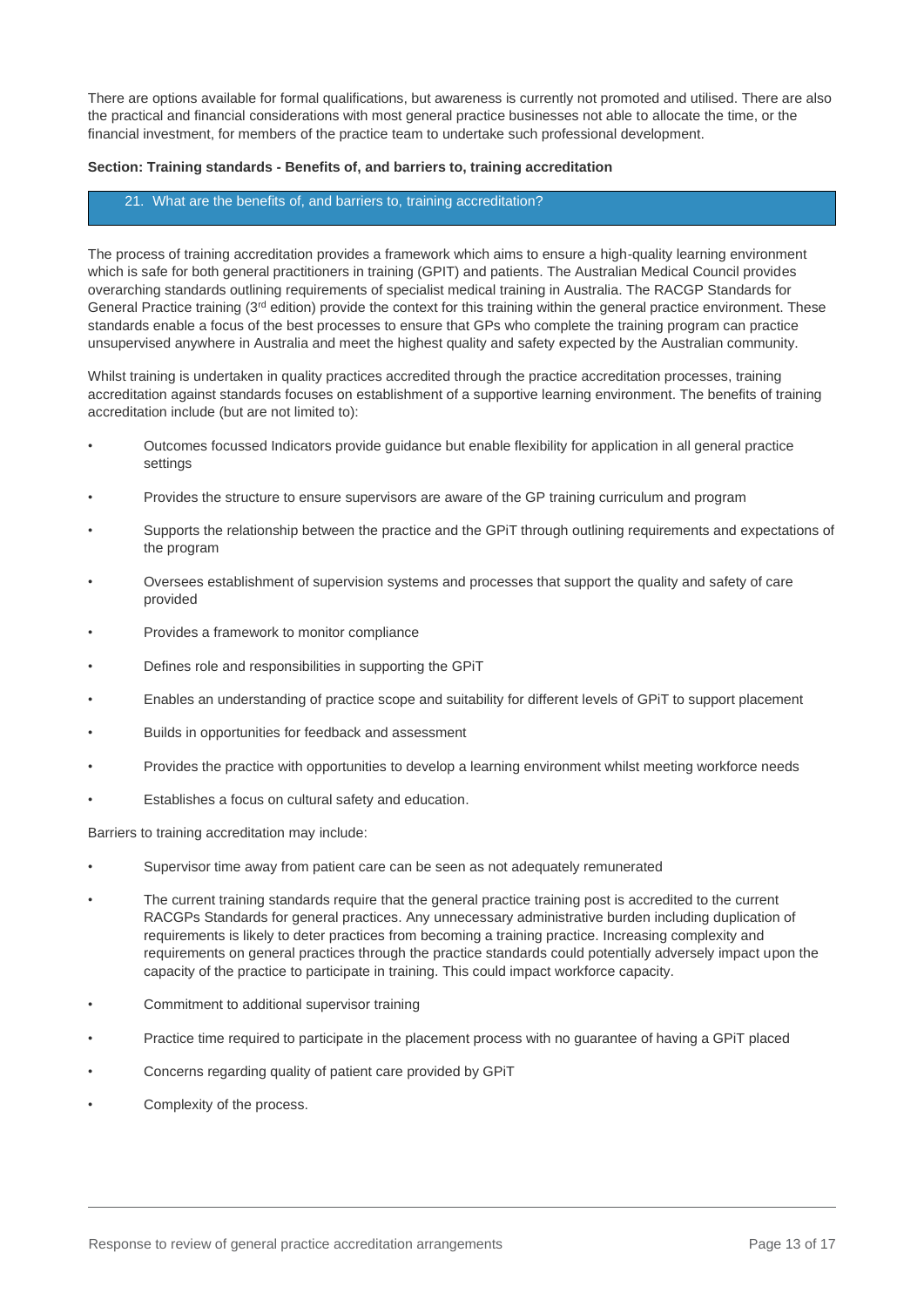## **Section: Training Standards – Key issues**

## 22. What are the strengths and limitations of the current approach to training accreditation through the AGPT Program?

Evaluation of the quality of training is directly accountable to the Medical Board of Australia through the Australian Medical Council in accordance with the legislative requirement under National Health Law. Under National Law, the training provider is responsible for collecting and providing information to training accreditation authorities.

Training practice accreditation is closely linked to general practice training provider and training requirements as documented in the Standards for General Practice Training (Standard 1.3). This link enables training providers to ensure that GPs in training receive a safe and quality training experience.

Training standards are applied to training organisations who are accredited by the RACGP. Regional training organisations, in turn, accredit training sites and supervisors flowing from these standards.

The number of practices requiring training practice accreditation is small when compared to the overall number of practices requiring general practice accreditation. The current system ensures that training accreditation focuses on education and training. The regional approach enables focus on the local context, individualised understanding of areas of need and establishment of relationships and rapport with sites and supervisors.

The relationship developed through training accreditation provides the structure to ensure suitable placement of GPiTs matched to supervisors as well as ability to monitor compliance with expectations and requirements. Supervisors and practice managers are supported through appropriate systems and education.

Training organisations utilise quality improvement, research and evaluation to monitor systems against the standards to better support GPiTs in training.

The current training accreditation approach varies across training organisations with different systems and expectations utilised. Dependent on the training organisation, accreditation systems and documentation requirements may duplicate aspects of practice accreditation.

Variances in the application of the training standards also poses a challenge and could potentially create discrepancy in the levels of training quality received by GPiT across the nation.

- 23. How could the approach to training accreditation through the AGPT Program be improved under the transition to College-led training and accreditation to:
- ensure clarity of purpose, roles and responsibilities

improve consistency of assessment and drive confidence in training accreditation reduce duplication between requirements and accreditation processes

- reduce conflicts between the placement of registrars based on workforce need and accreditation
- use learner feedback to inform accreditation decisions and continuous improvement
- ensure training posts are best able to support learners and provide a quality training environment?

The RACGP has developed a training accreditation proposal to be implemented following transition to college-let training. This strategy addresses many of the points above. The RACGP is also working with ACRRM to ensure that accreditation processes are aligned and reduce duplication.

Aspects of the strategy include:

Development of RACGP Accreditation Standards for Sites and supervisors flowing from the 3<sup>rd</sup> edition training standards and consistent with Australian Health Ministers' Advisory Council (AHMAC) agreed standards. The Standards for training will be essentially the same, although applied in a direct accreditation context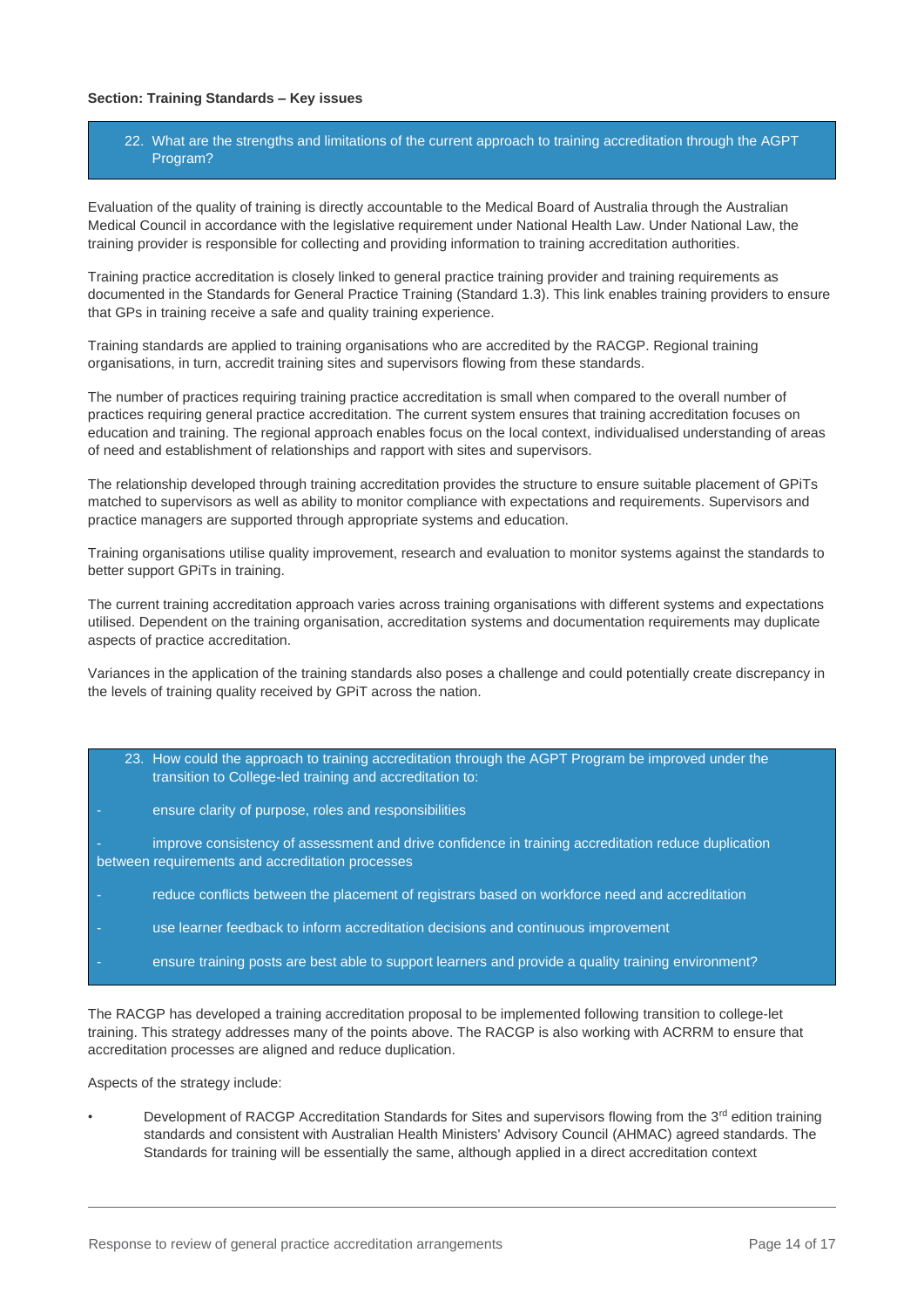- Direct relationships between the RACGP and the training practices under profession-led training (PLT)
- Consistent application of accreditation nationally with common systems, assessor training and national evaluation and oversight
- Development of bi-college (RACGP and ACCRM) accreditation guidance and expectations for sites and supervisors
- Working with the RACGP practice standards team to consider development of an additional module covering eligibility for training accreditation with the direct aim of reducing duplication and utilising the practice visit to cover some key aspects. This will require collaboration with the agencies to facilitate information sharing
- Alignment of training reaccreditation dates to practice reaccreditation dates to enable above
- Bi-college (RACGP and ACCRM) agreement on role definitions
- Consideration of workforce need through initiatives to recruit practices in areas of need and planned transparent eligibility criteria
- Support for and ongoing monitoring and evaluation (including feedback mechanisms) of accreditation cycle to foster dynamic learning environments and quality and safe patient care.

There is opportunity to reduce conflicts between workforce and training accreditation through:

- case management of registrars during their career journey
- ensuring registrars are properly supported during their (rural) placement
- appropriate selection of registrars.
- 24. Describe any opportunities to combine certain aspects of general practice accreditation and training accreditation to reduce the burden on general practices and improve the experience for supervisors and learners

The outcomes of general practice accreditation and training practice accreditation are quite different and, as such, require different types of evidence. However, there are data collection aspects which are common and could be streamlined to reduce duplication of effort and administrative burden.

As above, within the PLT accreditation strategy, the RACGP will work across college to utilise the practice accreditation documentation and practice visit to meet demographic and prescribed aspects of training accreditation.

Following consent, information sharing from accreditation agencies and ACRRM will reduce burden on sites and supervisors. Based on this information, training accreditation will progress to develop a greater college/practice relationship and rapport. This will include:

- Supervisor and practice manager education and roles clarification
- Understanding and agreement of expectations of the training program and GPiT employment
- College consideration of the practice and supervisor and scope of practice
- Personalised local medical educator visits to directly address queries and identify needs and provide support
- Establishment of a relationship which will enable ongoing support and monitoring of compliance.

Reaccreditation will be based on continuous monitoring and/or periodic assessment over the accreditation cycle, feedback and agency practice accreditation confirmation and transfer of collected information. The RACGP will analyse the results of conformance, combined with accreditation agency and practice feedback, to inform refinements and improvements to the accreditation process.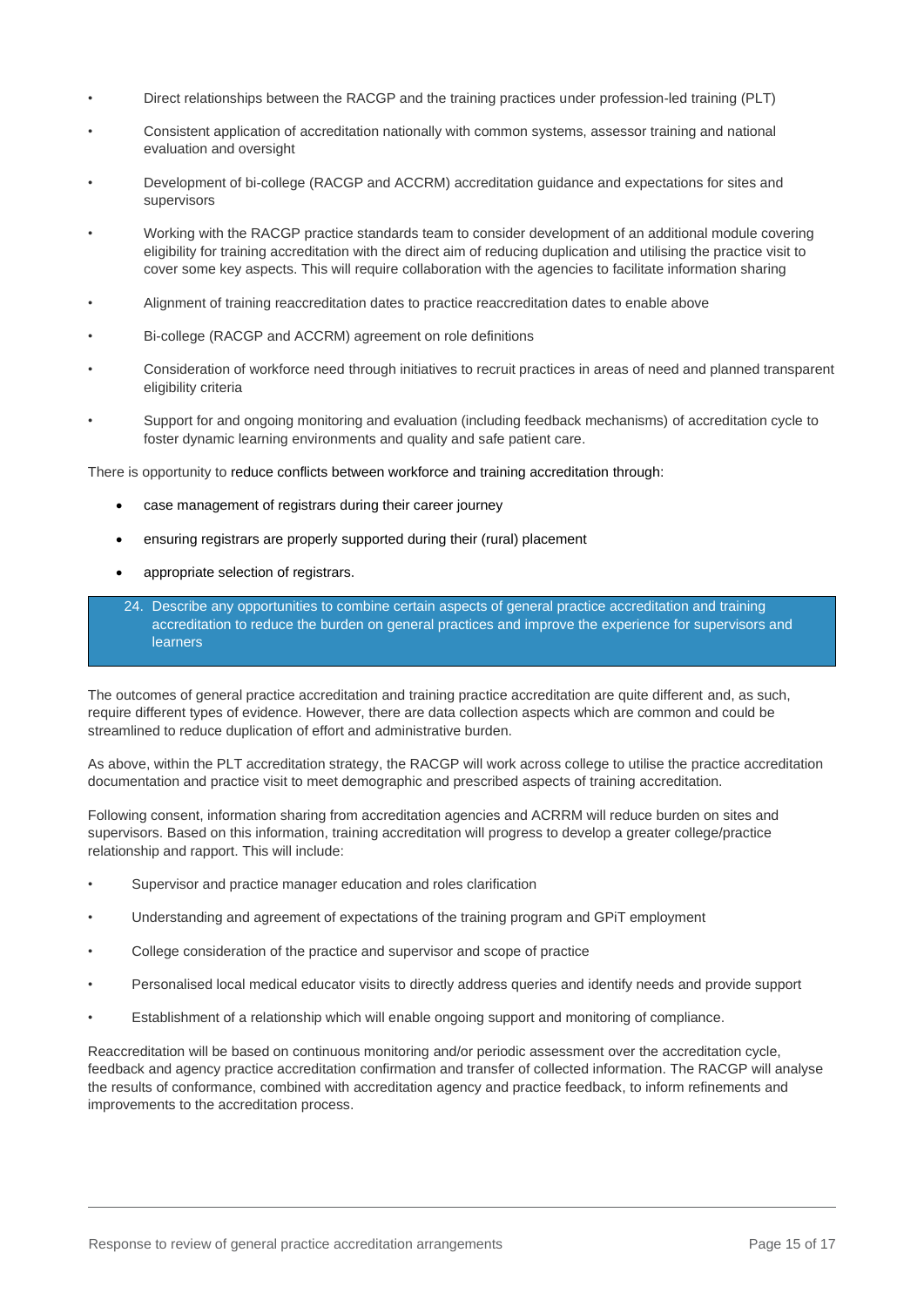- 25. For general practices that are accredited for training: Please describe the:
	- a) direct costs involved in seeking accreditation (e.g. registration fees, travel and accommodation costs for on site assessment, etc.)
	- b) indirect costs in seeking accreditation (e.g. costs of staff time preparing for accreditation, establishing systems and processes to meet the training standards, preparing evidence to demonstrate conformance with the training standards, etc.)

This question is not within the purview of the RACGP to provide a response.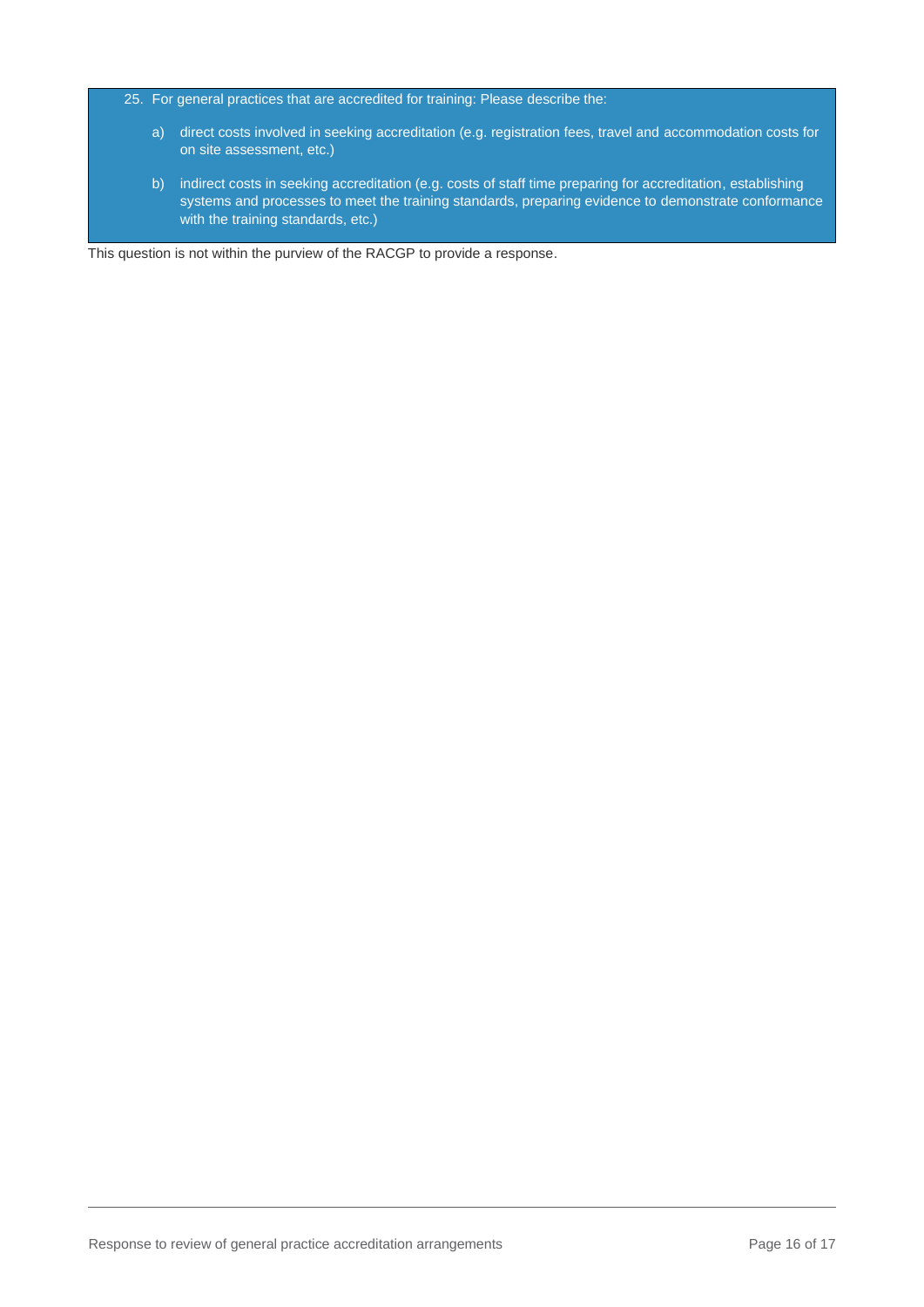

# *Appendix 1*

# *Literature review: Modernising accreditation*

## **Evidence review**

## **1.1 Topics used for literature search**

*The following key words were used to search four key academic databases – PubMed, Proquest, EBSCOHost and Cochrane Library:*

*Accreditation [Mesh term search] OR Unannounced accreditation OR Short notice accreditation OR Announced accreditation OR Standard notice accreditation*

The database search was conducted on the 15 January 2020. Searches were limited to journal articles from the last 10 years that were in English.

The review focused on all healthcare accreditation programs. The review identified current evidence from Australia, The Netherlands, Denmark, UK, Canada, New Zealand and USA.

To identify accreditation organisations who conduct primary care accreditation websites were searched using the following search terms:

*accreditat\*AND (primary care) AND (standard OR process OR outcome) AND (UK, OR Netherlands, OR Denmark, OR United States, OR Canada, OR New Zealand)*

#### **1.2 Literature review themes (2010-present)**

The findings from the evidence search (2010-present) focused on the following themes that are detailed in the next section:

- duration of accreditation cycles
- methods of accreditation (including benefits and limitations)
- models of accreditation surveillance (including benefits and limitations)
- accreditation surveyor perceptions of accreditation and the reliability of their assessments
- overall impact of accreditation on the quality of healthcare
- person centred care and accreditation.

#### **1.2.1 Primary care accreditation**

A number (n=6) of literature reviews focused on primary care accreditation programs have identified little research uptake in the primary healthcare systems and on the ways that accreditation may affect healthcare outcomes, quality improvement, perceptions, healthcare utilization and costs. (1, 2)

#### **1.2.2 Duration of primary care accreditation cycles**

Table 1 outlines the accreditation method and duration of accreditation cycles for six international primary care accreditation programs. The duration of accreditation cycles varies between three to five years. Canada, New Zealand, the Netherlands and the USA require primary care practices to submit yearly progress reviews on quality improvement plans to maintain accreditation.

#### **1.2.3 Methods of primary care accreditation**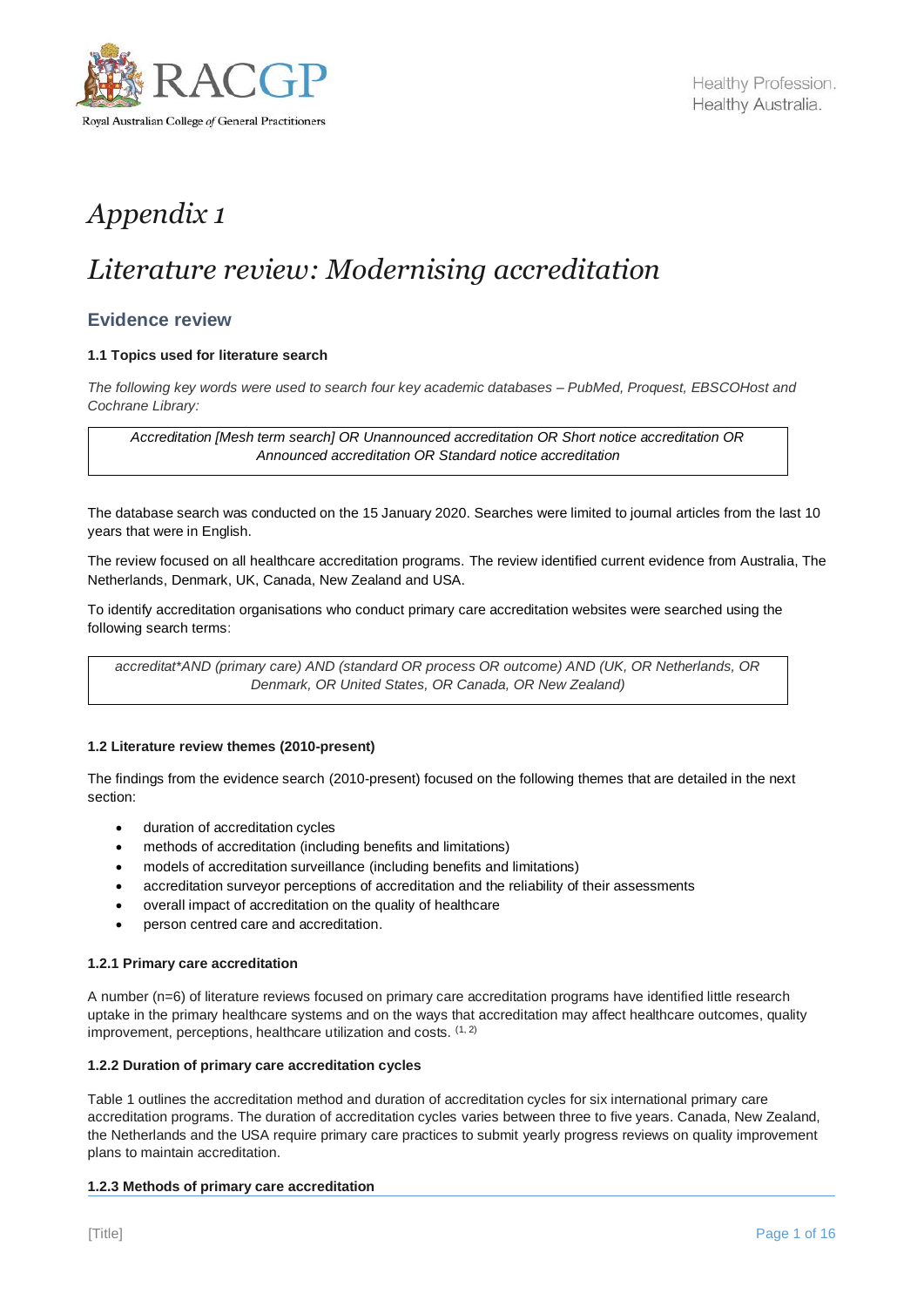

## **Canada**

Canadian accreditation uses a tracer methodology to support the accreditation process. It is an interactive process based on direct observation, tracking the movement of a person (for instance, a patient or employee) or an item (material, equipment) through a propriety process from beginning to end. There are two types of tracers used: clinical tracers (evaluates direct patient care) and administrative tracers (assesses organisation's governance, leadership and management). <sup>(3)</sup> Tracers can be in person or virtual.

### *Benefits/Limitations*

A strength of the methodology as reported by surveyors, were that it is collecting useful, credible and reliable information to assess compliance with Qmentum program standards and priority processes. The results show good coherence between methodology components (appropriateness of the priority processes evaluated, activities to evaluate a tracer, etc). (3)

Limitations that have been reported about this methodology by surveyors in Bouchard et al study include time constraints, medical staff's knowledge involved in the assessment and collaboration. (3) Given its complexity, surveyors do not have time to gain an understanding of an organisation's planning and service design and so rely on what the organisation tells them impacting on the reliability of the evaluation for this process. Additionally, the evaluation is limited to an interview and makes it difficult for the tracer to validate the information obtained.

## **Denmark**

In 2016 a mandatory accreditation scheme was initiated in Denmark. Accreditation status is awarded for a period of three years and eight weeks. This allows for a three year survey cycle, with no gap between expiration of current status and award of a new status. (4)

Accreditation consists of a survey that assesses compliance with minimal requirements and to identify opportunities for improvement, even when the threshold for obtaining accreditation has been reached. A general practice needs to comply with the minimal requirements in order to obtain accreditation. The survey also gives the practice feedback on their efforts to meet the purpose of the standards, and aims to inspire and support quality improvement work.

Surveys are announced well ahead of the planned time. By special agreement, Institute for Quality and Accreditation in Healthcare (IKAS) can provide unannounced surveys as part of an accreditation programme.

After completion of the survey, the surveyor team submits a report to IKAS. IKAS provides a quality check of the report, which includes checking ratings for consistency with the principles and similar previous situations. The surveyor team makes recommendations on follow up, if indicators are Partially Met or Not Met, but it does not make any recommendations on award of accreditation status.

The general practice has an opportunity to review the report and to object to any factual inaccuracies, before it is forwarded to the Accreditation Award Committee, who will decide on the award of accreditation status. The decision about award of accreditation status is made by the Accreditation Award Committee, an impartial authority detached from IKAS and the Board of IKAS in the exercise of its activities. The committee ensures fair and equal treatment of clients, according to clear and transparent rules.

The accreditation status for each client is published on IKAS´ website, separately for each accreditation programme. For some, but not all, programmes, the full survey report is also published.

#### *Benefits/Limitations*

Kousgaard et al investigated how GPs and their staff experienced the impact of a mandatory accreditation program in Denmark.(5) The study identified substantial variations in the impact of accreditation. Some practices only implemented minor changes in response to accreditation, some had made a relatively moderate number of changes and a few clinics had made many changes. Most of the specific changes in the clinics concerned changes areas concerning: procedures for following up on para-clinical test results, secure identification of patients, emergency response, hygiene, storage and control of medicine and vaccines, data security and discretion.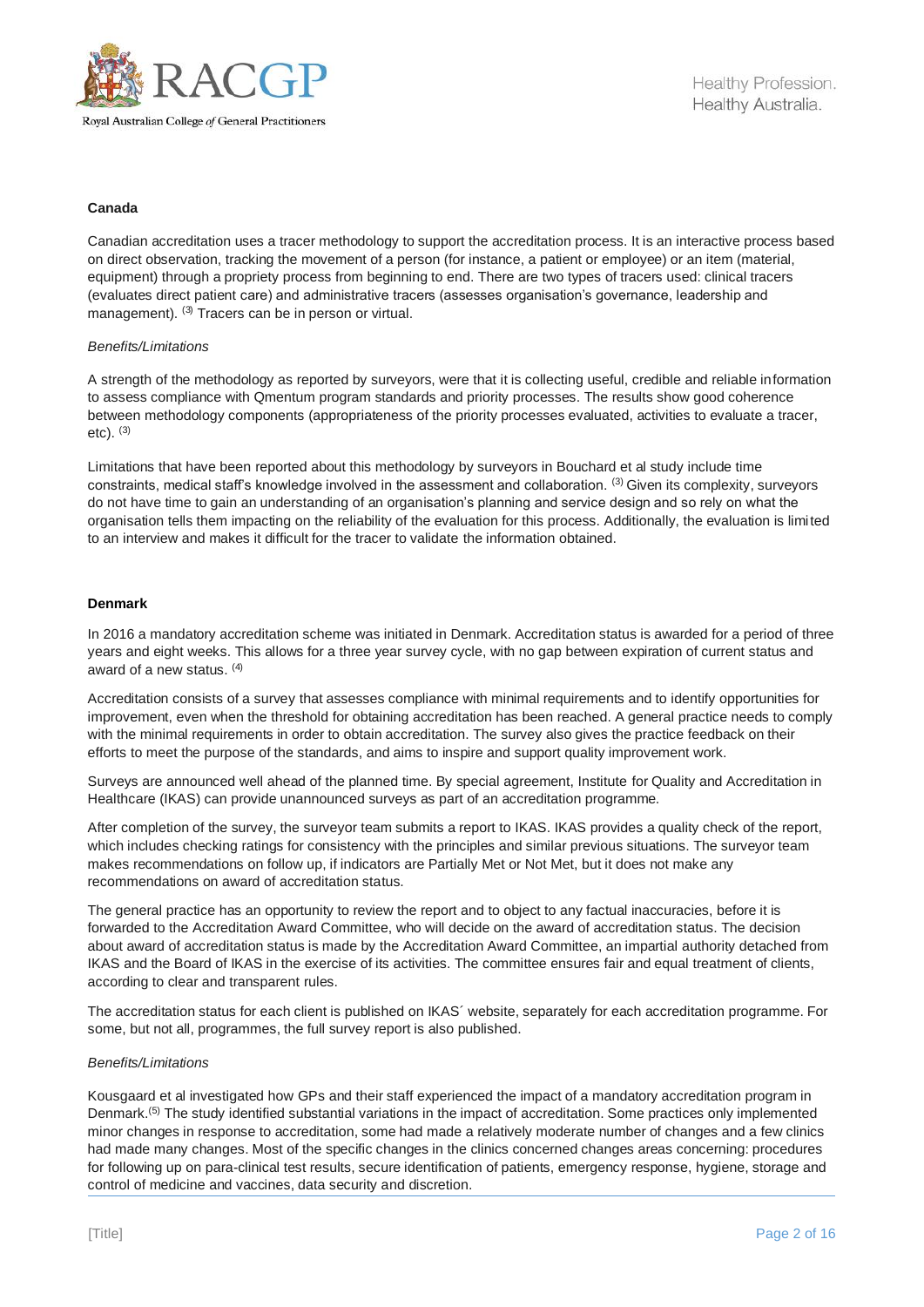

The extra work related to accreditation was emphasised as a problem by a majority of the respondents, and in a few cases the prospect of an external control visit was a stress-factor that had impacted job-satisfaction negatively.

#### **The Netherlands**

In the Netherlands, primary care practice accreditation is a voluntary activity comprising a comprehensive audit followed by structured planning of improvements and formal review by an external assessor. (6) The intervention consists of a workbook, a supporting website and the obligation to contract a trained consultant to assist the practice through all steps of the program.

Feedback is provided to practices as part of the audit which consists of a comparison with benchmarks of other primary care practices. These benchmarks are discussed during an onsite visit with a trained observer in a feedback consultation with the whole practice team and helps to identify substandard performance domains.

The practice then must plan improvements according to the principles of quality management which is based off the audit feedback. Participants who perform the procedure as planned are all accredited, so accreditation does not imply that a certain minimum score on performance indicators has been obtained.

Every year the practice will be audited and every year new improvement plans have to be formulated which have to be approved by the auditor.

#### *Benefits/Limitations*

Nouwens et al identified positive and negative factors that impacted on the accreditation program in the Netherlands.<sup>(6)</sup>

Factors that were positive regarding accreditation included:

- the adaptability of the program to tailor to the needs of the organisation
- the program provided tools to work systematically
- practice accreditation program participants were obliged to conduct a patient satisfaction survey. Based on these outcomes several participants defined the aims of their improvement plans so that the needs of patients could be met
- participants experienced implementation of the program as more effective when all members of the team were involved and processes were structurally evaluated in team meetings
- an annual visit was for most participants an important motivator for continuous quality improvement and to keep implementation of improvement plans on the practice agenda
- the practice accreditation program had positive effects on team climate and caused more sense of responsibility for quality of care among all team members.

The negatively perceived factors that were found included:

- experiences with the assistance of the consultant varied
- there was a lack of consistency in assessment methods of assessors which caused confusion on how to interpret and execute the program
- all respondents expressed their dissatisfaction with the high costs of the intervention
- audit and feedback is a crucial element of the accreditation program, however choices for improvement plans were rarely based on feedback reports.

#### **New Zealand**

A new Accreditation Model for primary care will be introduced in New Zealand from 1 April 2020. <sup>(7)</sup> To meet Primary Health Organisation Service Agreement Amendment Protocol requirements and qualify for capitation funding, practices need to complete the Royal New Zealand College of General Practitioners (the College) new Foundation programme.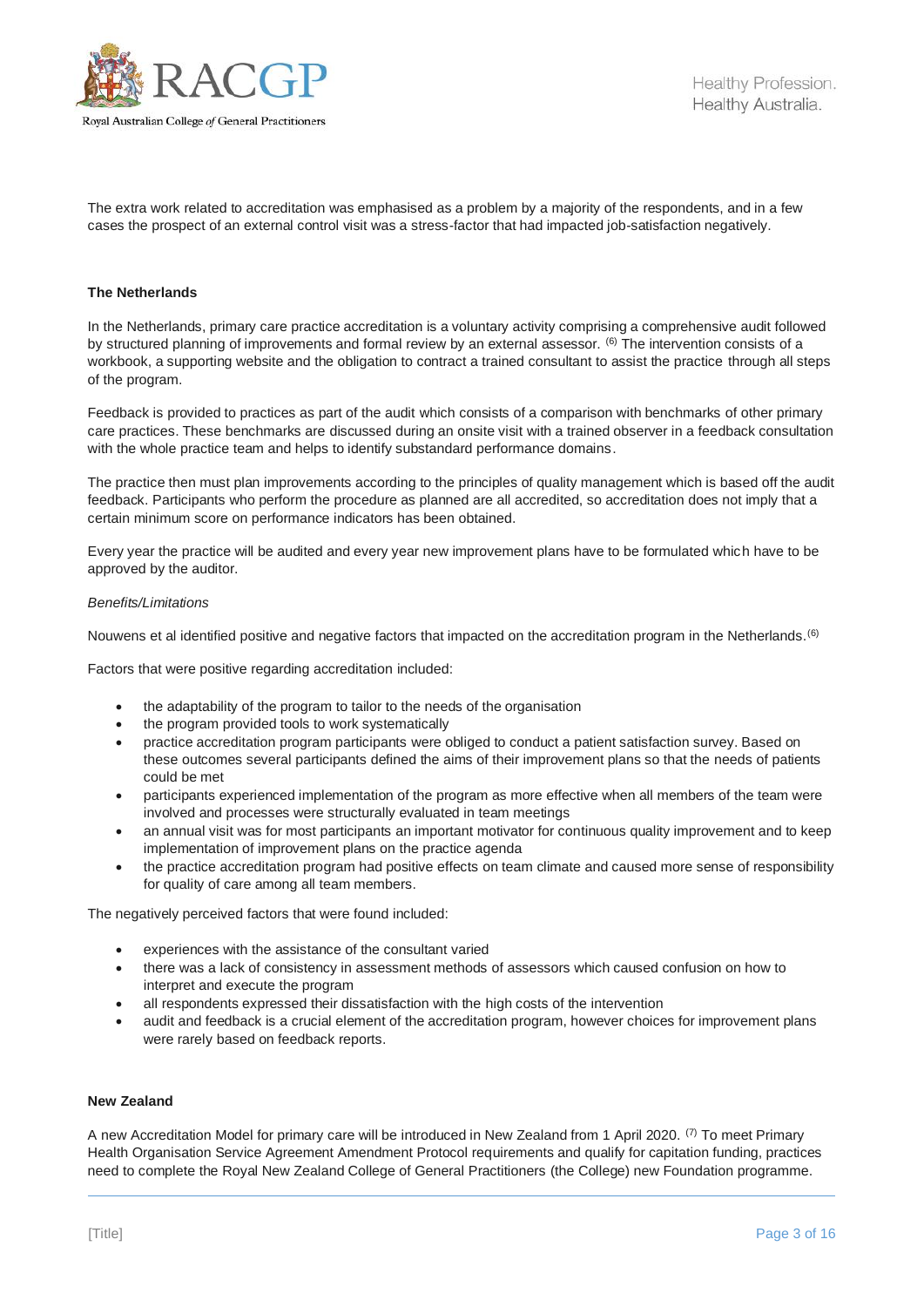

Foundation accreditation is valid for three years. The Foundation Standard outlines the legal, professional and regulatory requirements for general practice. The Foundation Standard has an online assessment tool to upload evidence. Each year a practice submits a reflective assessment confirming they still meet the programme requirements.

In addition to the Foundation Standard practices have an option to choose a level of accreditation: bronze, silver and gold. There are two mandatory quality modules, equity and continuous quality improvement which equate to a 'bronze level' accreditation. The Silver level cornerstone entails practices to complete two core modules plus several elective modules. The Gold level cornerstone entails practices to complete two core modules plus multiple elective modules.

Each Cornerstone module will have a three-year life from achievement. At the end of the third year, the practice will complete a 'refresher' to maintain achievement of the applicable module. The College sends practices a new Cornerstone certificate annually to reflect their current status and the modules that have been achieved and/or maintained in the year.

The College will train and moderate assessors for the cornerstone assessment process, and practices and Primary Health Organisations will manage the assessor visits themselves. The Cornerstone assessment will not be run by the College.

## *Benefits/Limitations*

This model is yet to be implemented therefore information on the benefits and limitations are not available.

## **UK**

Primary care accreditation is voluntary and there is no universal system of accreditation of the quality of organisational aspects of care and no contractual levers to promote organisational quality beyond the voluntary indicators within the Quality and Outcomes Framework (QOF) organisational domain. (8, 9) There are two accreditation schemes that are run in the UK.<sup>(10)</sup>

- Quality Practice Award: incorporates clinical issues and patient experience and includes a face to face site assessment of paper-based evidence. It is valid for 5 years.
- Practice Accreditation: Introduced in 2011. Has 78 criteria in six domains all focused on organisational issues and includes a mixture of quality assurance and quality improvement criteria. All data are uploaded onto an online web tool and assessed remotely. Accreditation is valid for 3 years.

The Royal College of General Practitioners (RCGP) run a Quality Improvement program for practices however there is no accreditation required against this.<sup>(11, 12)</sup>

#### *Benefits/Limitations*

In 2008, an accreditation scheme called Primary Medical Care Provider Accreditation (PMCPA), focusing on organisational issues of primary care, was developed and piloted in conjunction with the Royal College of General Practitioners (RCGP).(8)

All practices felt that PMCPA was relevant to and aligned with family practice priorities, reflected quality in primary care, and was a worthwhile use of practice time. PMCPA was seen as promoting improvements in organisational standards.

The main risk identified was that externally imposed standards could be seen as a 'tick-box' exercise, with organisations seeking to meet the target without necessarily reflecting on how the issues contained within the standard affect their own setting. It was identified that the practice managers carried out 90–95% of the actual workload and that they, along with doctors, felt that the scheme was too heavily populated by criteria where the evidence for external assessment focused on demonstrating the existence of a protocol or procedure. They felt the PMCPA should focus more on the evidence of implementation and learning rather than the simple presence of a written protocol and the change of benefit to the practice, rather than the simple presence of a written protocol.

#### **USA**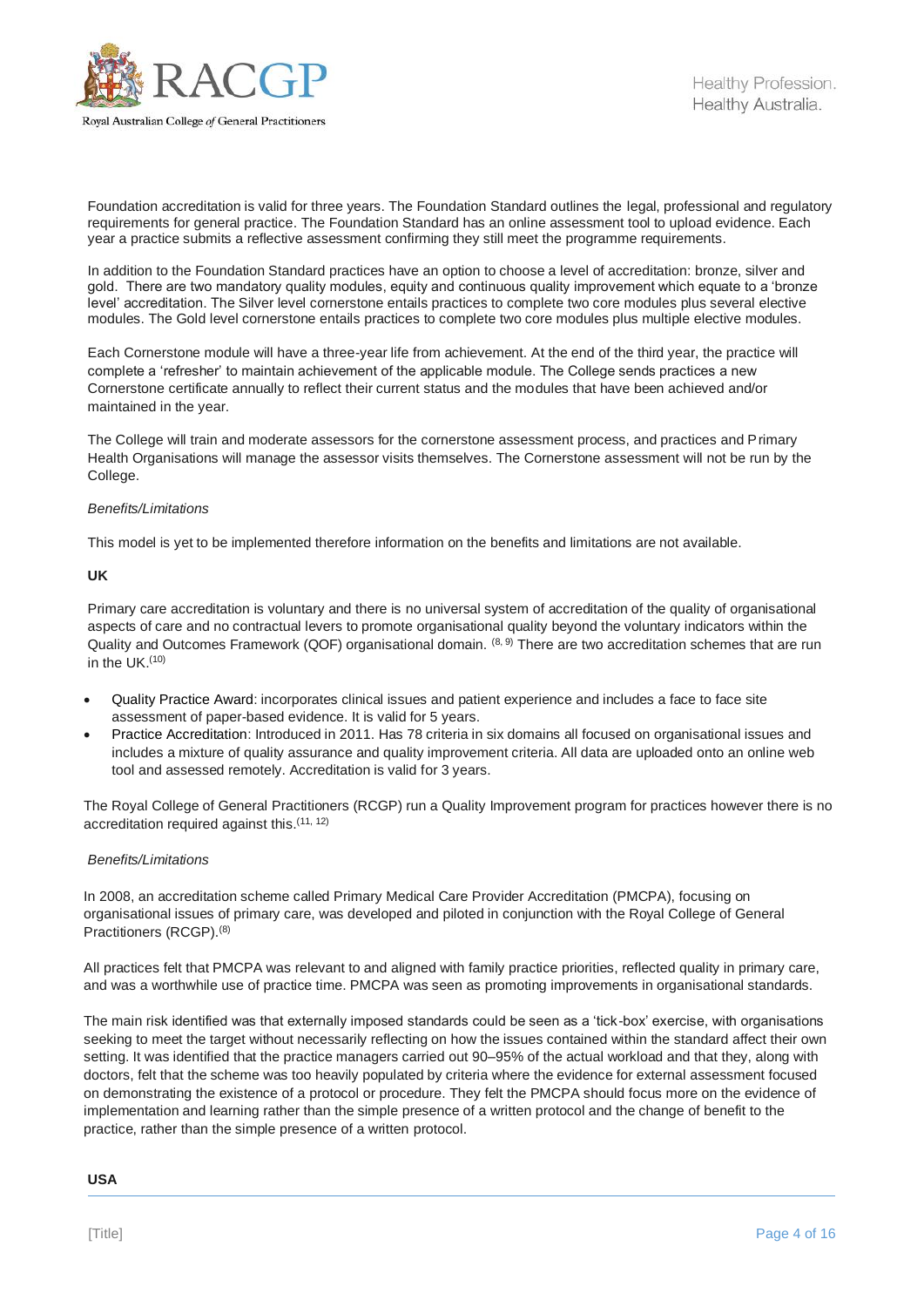

Primary care accreditation is voluntary in the USA. Those primary care practices who wish to received patient centred medical home accreditation must enrol via and online system. (13)

The process of accreditation is similar to that in Australia. A practice conducts a pre-assessment prior to the commencement of the accreditation process. A site visit and review of documentation is conducted as well during this process. Following the pre-assessment and initial survey is carried out and reflects upon the requirements of the Patient Centred Medical Home Standards. The initial survey involves an on-site visit where the self-evaluation, relevant documentation and interviews are conducted and reviewed. The surveyor then submits a formal report to a committee who deem the accreditation award.

Accreditation is held for three years with annual surveillance assessments to check the fulfilment of the requirements for maintenance of accreditation. Accredited practices are also listed publically on the National Committee for Quality Assurance (NCQA) webpage.

## *Benefits/Limitations*

There were no current studies, investigating the benefits or limitations of accreditation in primary care in the US, identified in this literature review.

## **1.2.4 Models of accreditation surveillance**

## **Unannounced vs announced accreditation surveys**

Four papers were identified in the literature that focused on the use of unannounced accreditation survey visits versus announced survey visits. <sup>(14-17)</sup> One paper based in Demark hospital setting, <sup>(14)</sup> one based in the Netherlands in a nursing home setting <sup>(16)</sup> and the other two based in Australia. <sup>(15, 17)</sup> One paper compared unannounced visits in hospitals and general practices whereas the other focused on only the hospital setting.

Ehlers et al evaluated the effectiveness of unannounced versus announced surveys in detecting non-compliance with accreditation standards in Danish public hospitals. <sup>(14)</sup> Results indicated that the intervention group had 0.6 percentage points fewer consistently implemented standards than did the control group, but the result was not statistically significant. Unannounced hospital surveys were not more effective than announced surveys in detecting quality problems in Danish hospitals. While no significant differences between the intervention and control groups were identified, unannounced surveys were perceived positively by healthcare professionals.

In contrast, Greenfield et al study that conducted unannounced accreditation survey visits in hospitals and general practice identified that the short notice survey approach produced lower assessments than the advanced notification. (15) The use of unannounced surveys assessed clinical issues lower than administrative or corporate issues. Out of the seven general practices included in this study four had been assessed by advanced notification survey and not awarded accreditation status. Similar to Ehlers et al surveyors and staff from the participating organizations stated that short notice surveys should be used by accreditation agencies to replace advanced notification survey visits. The majority of respondents to the ACHS short notice survey trial considered that short notice surveys should be a substitute for periodic review but not for the full organization-wide survey. (15)

Likewise, in Uren et al there was a statistically significant stakeholder opinion that Short-Notice Survey Accreditation Assessment Process (SNAAP) more effectively identified the true strengths and achievements of the organisation's QS compared with 'standard-notice' survey. (17) There was a significantly lower overall perceived proportion of staff resources required for SNAAP preparation in contrast to 'standard-notice' process. The questionnaire results reflected that SNAAP increased staff engagement in quality and safety activities. The survey process was embedded within a change management program and the hospitals had been successful in gaining previous accreditation.

Klerks et al conducted an exploratory study that aimed to see if inspectors detect similar risks during an unannounced, and an announced, inspection of the same nursing home facility.  $(17)$  The results showed a small, though not significant, difference in how the risk factors were assessed during the unannounced inspections compared to the announced ones. During the unannounced inspections, the inspectors assessed, on average, slightly more than 10% fewer risk factors than during the announced inspections. The choice of performing an unannounced inspection first, followed by an announced inspection, later, can influence the results of the announced inspection.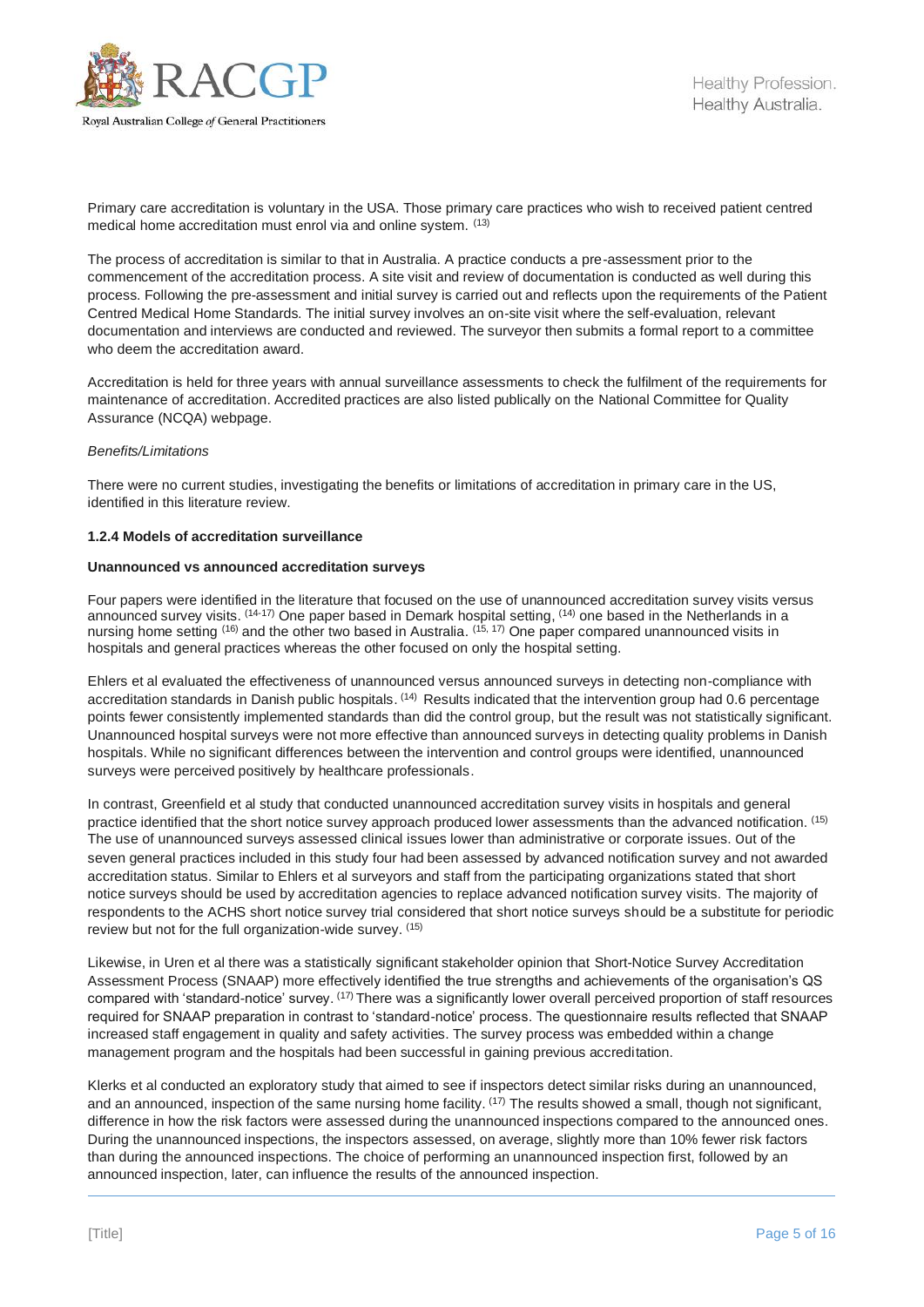

## **Digitisation of accreditation**

Two papers were identified in the literature review that focused on digital or electronic tools for accreditation purposes. (18, 19) One based in an Australian hospital setting and the other in Tanzanian out-patient departments.

Barnett et al outlined a case study where data analyst researchers in a digital quaternary hospital designed a system to collect information regarding the 10 national quality and safety standards in real time. <sup>(18)</sup> It was key that clinicians had true clinical ownership of the process and validated their own data and created their own data views. Upskilling staff in digital literacy and establishing endorsed workflows was also important to the success of the new system. The system was used during a reaccreditation process which was successful. The national standard dashboards enabled the index hospital to interrogate clinical data in real time in response to surveyor queries.

Renggli et al analysed an electronic tool, which was developed to assess and monitor the quality of healthcare (dispensaries, hospitals) in Tanzania in the context of routine supportive supervision. (19) The assessment methods included checklists, structured interviews and clinical observations in order to assess processes and structural key indicators primarily focusing on adequacy. The study identified factors not directly related to quality of care (number of indicators assessed and average of answers given per indicator) could influence the assessment results. Addressing these factors would make the assessment technically more demanding, time-consuming and expensive. In practice, its ability to measure quality of care over time reflected a feasible approach during supportive supervision and received great support from the health facilities staff. Unfortunately, due to its design and purpose the electronic Healthcare assessment tool in its current format is unlikely to be accurate enough for higher level of care, licensing or accreditation as well as providing evidence for national policy, planning or management decisions.

#### **1.2.5 Accreditation surveyors**

#### **Accreditation surveyor's perceptions of accreditation**

There is limited research on accreditation surveyor's perceptions of accreditation. The limited literature has investigated the perception and experiences of accreditation surveyors on the impact of accreditation on quality and safety, (20-22) as well as, the benefits of being an accreditation surveyor. <sup>(23)</sup> The literature identified that most participants agreed that accreditation has improved performance in quality and safety. Although, there were also barriers that they encountered, such as, an increase in the amount of documentation surveyors are required to review and what constitutes sufficient evidence for certain aspects of accreditation such as clinical risk management.<sup>(20, 22)</sup> Doubts were also expressed about accreditation and its impact on improved practice performance, such as the "one-off" nature of accreditation and sustainability of improvement efforts.<sup>(20)</sup> It was suggested that the data be reviewed in an ongoing review rather than a cyclical process.(22) dos Santos et al described some limitations in training opportunities for surveyors in Canada, although, this was not reported as an issue in the other three Australian studies where it was felt surveyors were sufficient trained. (20, 21, 22)

Lancaster et al investigated surveying benefits to accreditation surveyors. <sup>(23)</sup> The study found that accreditation exposes the surveyor to new methods and innovations, provides a unique form of ongoing learning, provides opportunities to contribute to the process of quality improvement and serves as a way for acquiring expertise to enhance quality within the organisations they were regularly employed.

#### **Reliability of accreditation surveyors**

The reliability of accreditation surveyors to conduct hospital accreditation has been investigated in Australia  $(24, 25)$ , the Netherlands <sup>(26)</sup> and the UK <sup>(27)</sup>. High inter-rater reliability among accreditation surveyors was found particularly when there were surveyor groups or teams involved in the survey (24-27) and where discussions or consensus meetings between surveyors occurred (26, 27). Interestingly, having a mix of different professions in inspection teams did not appear to affect reliability. (27)

Greenfield et al also highlighted that surveyor reliability was informed by the management of the accreditation process, including standards and health care organizational issues; surveyor workforce management and the survey coordinator role. (15)

#### **1.2.6 Impact of accreditation on the quality of care**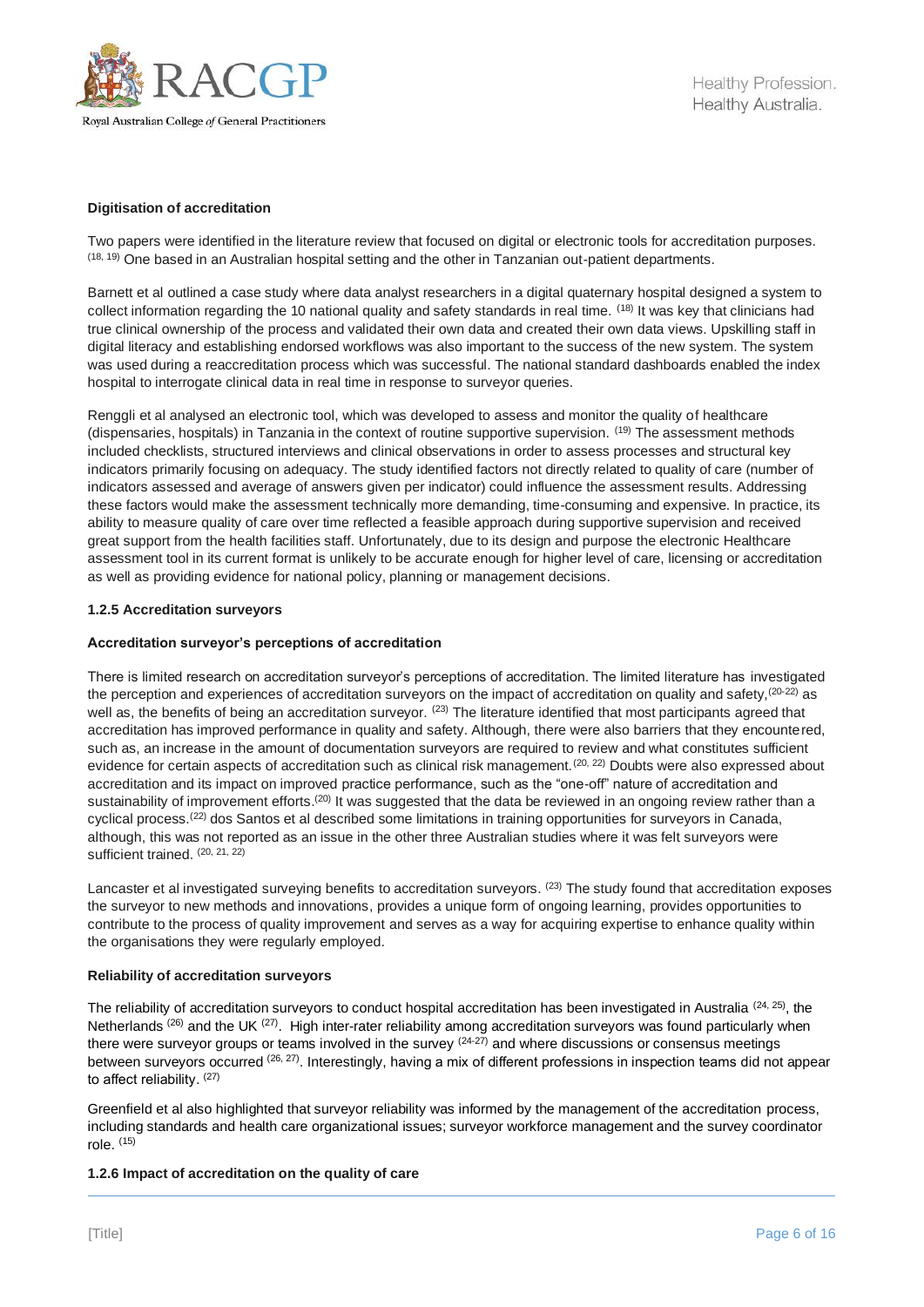

The impact or value of accreditation on hospitals has been investigated widely within the literature. Reviews of the literature have provided substantial insight into the inconsistent approaches applied by studies looking at the impact of accreditation, therefore impacting effective conclusions from the reviews. (28-33) Nevertheless, we have summarised the main outcomes under four headings: staff attitudes towards accreditation, accreditation impact on patient related outcomes, impact on organisational change and longitudinal effect of accreditation over time.

## **Staff attitudes towards accreditation**

Previous research has found that some staff value accreditation for creating organisational foundations for future quality improvement initiatives <sup>(34)</sup>, for enhancing standardised processes <sup>(28)</sup> and clarifying responsibilities in the organization.<sup>(35)</sup> While others perceived it as detracting from patient care due to increased time spent on working on documentation, (34-36) creating high stress before and during the survey visits,<sup>(37, 38)</sup> as well as, being reported as a costly process (36, 39-41). In Australia, hospital accreditation costs around 0.1% of the acute public hospital budget. (38)

#### **Impact on patient related outcomes**

Current evidence has identified that accreditation has an impact on patient related outcomes.(28, 42-47) For example, patients at fully accredited hospitals had a significantly higher probability of receiving care according to clinical guideline recommendations than patients at partially accredited hospitals across conditions.(42) The 30-day mortality risk for inpatients admitted at accredited hospitals decreased <sup>(43, 44)</sup> and patients admitted to hospital had a lower risk of dying within 30-days after admission than in-patients at partially accredited hospitals. (45) Interestingly, Barnett et al study highlighted that patients admitted to hospitals during accreditation survey weeks have significantly lower mortality than during non-survey weeks, particularly in major teaching hospitals. Infection control performance was also positively associated with accredited facilities. (44)

In contrast, Lam et al study found no meaningful association between accreditation and mortality rates in US hospitals. (46) The study noted lower readmission rates for the 15 selected medical conditions in accredited hospitals however the differences were modest <sup>(46)</sup> This results was echoed in Litchman et al study that found a limited positive association favouring accredited facilities.(47)

#### **Impact on organisational culture**

Accreditation has seen a positive impact on organisation culture within healthcare organisations. Accreditation has seen a positive impact on clinical leadership,  $^{(48\text{-}51)}$  a shift from hierarchical culture to group culture,  $^{(48, 52, 53)}$  improved staff engagement  $(50, 53)$  and improved quality systems to manage patient care.  $(28, 49-51)$ 

#### **Longitudinal effect of accreditation over time**

The longitudinal effect of accreditation on hospital performance over time was investigated by two recent studies.(54, 55) One study identified ongoing improvement in continuity of quality patient care in accredited hospitals, <sup>(54)</sup> while the other saw a slide in performance over time.<sup>(55)</sup> The current, limited evidence is conflicting and makes it difficult to conclude on the overall longitudinal effect of accreditation on hospital performance.

#### **1.2.7 Person centred care and accreditation**

A previous literature review conducted by the Standards Business Unit focuses on the use of patient experience surveys as a common form of understanding patient experiences and satisfaction with a health organisation.

Some limited literature was identified in this review that focused on other ways patients/consumers can be encouraged accreditation. In the US there is a Person-Centered Care Certification Programme that health organisations can undertake in order to improve patient experience and patient loyalty. <sup>(56)</sup> A recent Australian study <sup>(57)</sup> has investigated how consumer engagement (CE) can be promoted through Australian accreditation programmes.

#### **1.3 Summary of key findings**

A summary of key findings include: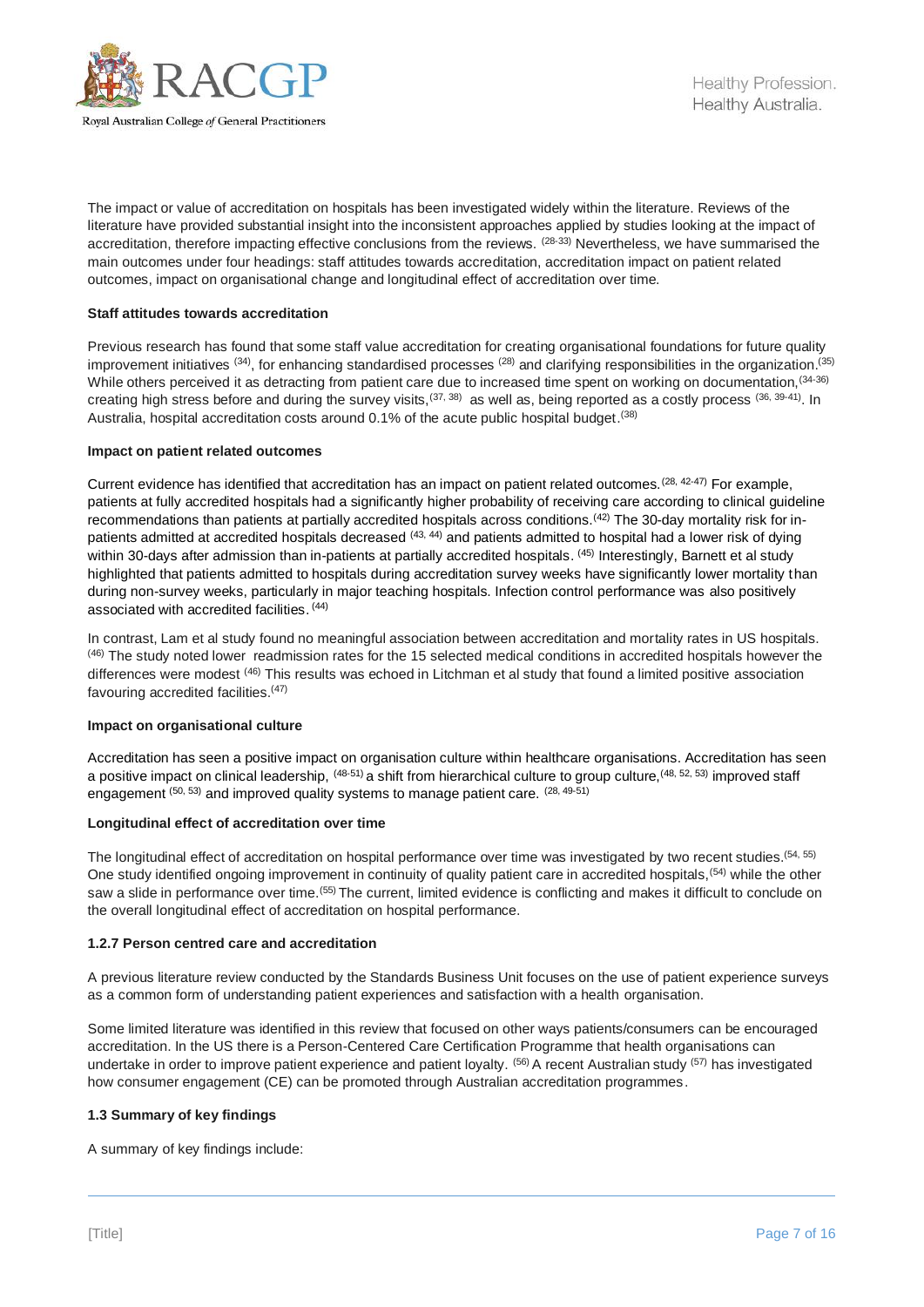

- there has been little research uptake in the primary healthcare systems and on the ways that accreditation may affect healthcare outcomes, quality improvement, perceptions, healthcare utilization and costs
- although current evidence of unannounced accreditation surveys does not provide significant evidence for accreditation surveys to change to this format, there has been positive feedback from participants regarding the methodology
- there is limited evidence surrounding the digitisation of accreditation however there may be further emerging studies in the coming years following on the experience with COVID-19 and adapting accreditation methods
- accreditation survey reliability is improved with accreditation teams and when surveyors can discuss the survey outcome
- there are mixed attitudes towards accreditation with studies highlighting that increased documentation and cost as being a key barrier to the accreditation process
- there are positive organisation impacts of accreditation
- the current, limited evidence is conflicting and makes it difficult to conclude on the overall longitudinal effect of accreditation on hospital performance.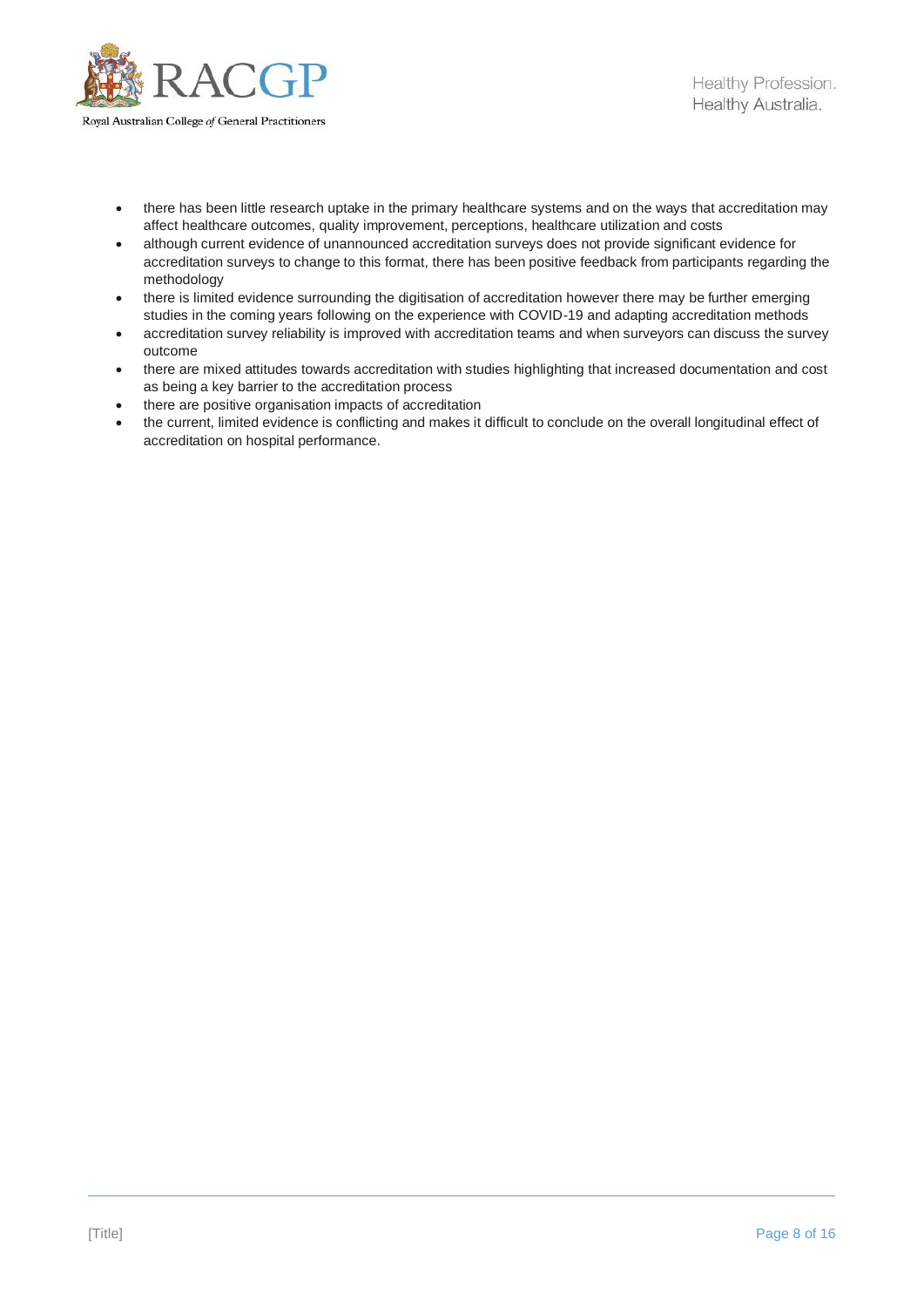

## **Table 1. International comparison of primary care accreditation**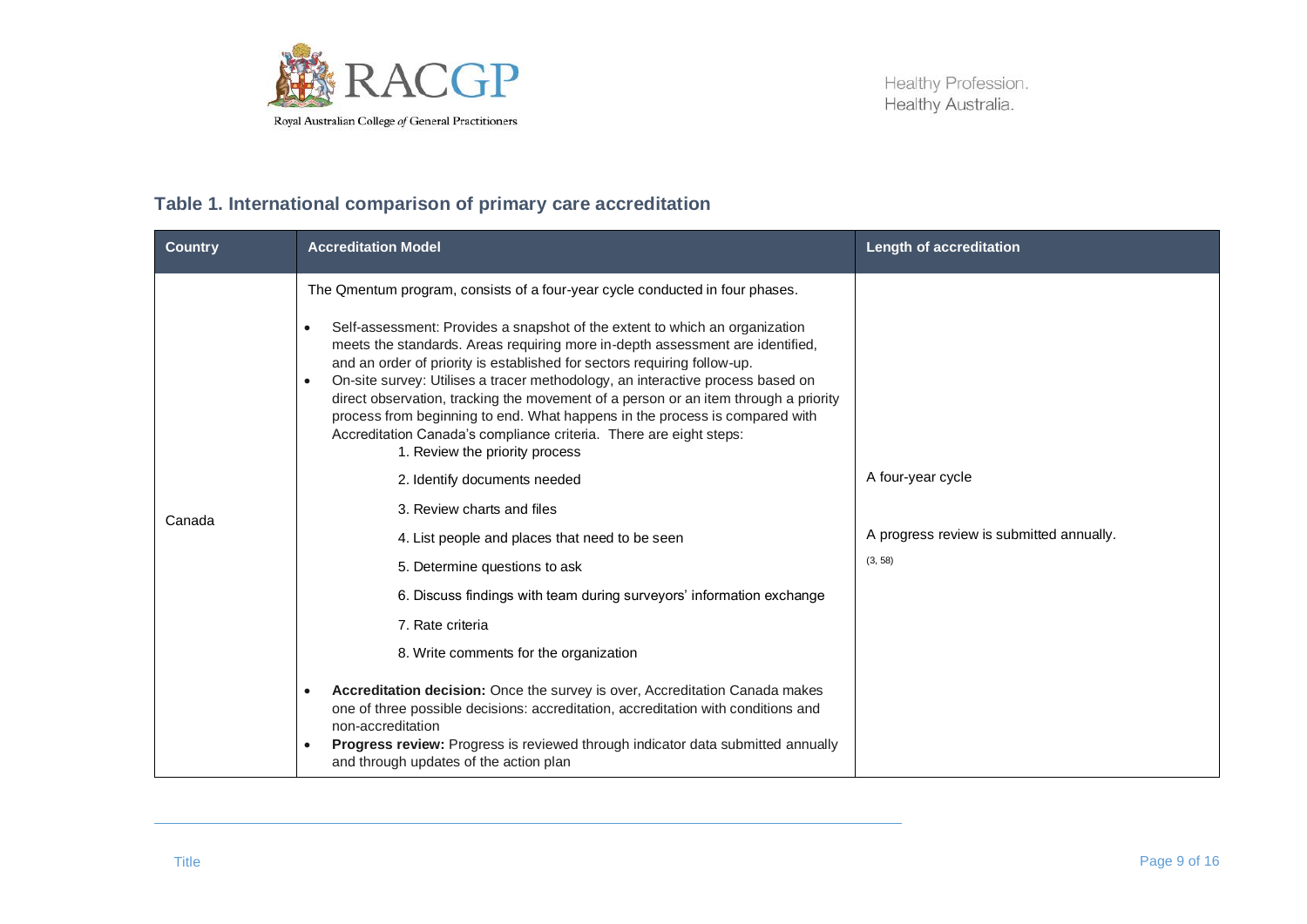

|         | In 2016 a mandatory accreditation scheme was initiated in Denmark.                                                                                                                                                                                                                                                                                                                                                                                                                                                                                                                                                                                                                                                                                                                                                                                                                                                                                                                                                                                                                                                                                                                                                                                                                                                                                                                                                                                                                                                                                                                                                                                                                                                                                                                                                                                                                                                                                                                                                                                                                                                                                                                                                                                                                                                                                                                                                                                                                                                                                                                                                                                                                                                   |                                                                                                                                                                                                                        |
|---------|----------------------------------------------------------------------------------------------------------------------------------------------------------------------------------------------------------------------------------------------------------------------------------------------------------------------------------------------------------------------------------------------------------------------------------------------------------------------------------------------------------------------------------------------------------------------------------------------------------------------------------------------------------------------------------------------------------------------------------------------------------------------------------------------------------------------------------------------------------------------------------------------------------------------------------------------------------------------------------------------------------------------------------------------------------------------------------------------------------------------------------------------------------------------------------------------------------------------------------------------------------------------------------------------------------------------------------------------------------------------------------------------------------------------------------------------------------------------------------------------------------------------------------------------------------------------------------------------------------------------------------------------------------------------------------------------------------------------------------------------------------------------------------------------------------------------------------------------------------------------------------------------------------------------------------------------------------------------------------------------------------------------------------------------------------------------------------------------------------------------------------------------------------------------------------------------------------------------------------------------------------------------------------------------------------------------------------------------------------------------------------------------------------------------------------------------------------------------------------------------------------------------------------------------------------------------------------------------------------------------------------------------------------------------------------------------------------------------|------------------------------------------------------------------------------------------------------------------------------------------------------------------------------------------------------------------------|
|         | Accreditation consists of:                                                                                                                                                                                                                                                                                                                                                                                                                                                                                                                                                                                                                                                                                                                                                                                                                                                                                                                                                                                                                                                                                                                                                                                                                                                                                                                                                                                                                                                                                                                                                                                                                                                                                                                                                                                                                                                                                                                                                                                                                                                                                                                                                                                                                                                                                                                                                                                                                                                                                                                                                                                                                                                                                           |                                                                                                                                                                                                                        |
| Denmark | A survey: To assess compliance with minimal requirements and to identify<br>$\bullet$<br>opportunities for improvement, even when the threshold for obtaining accreditation<br>has been reached. A general practice needs to comply with the minimal<br>requirements in order to obtain accreditation. The survey should also give the<br>client a feedback on his or her efforts to meet the purpose of the standards, and<br>give this in a way that inspires and supports quality improvement work.<br>A surveyor team consists of healthcare professionals who have received specific<br>training to handle this task. Some surveyors in the practice sectors are IKAS<br>employees, but all survey teams will include surveyor(s) who are peers, working<br>most of their time in healthcare. Compliance assessment is governed by defined<br>rating principles. The fundamentals are the same for all programmes: Met, Largely<br>Met, Partially Met, Not Met<br>As a rule, surveys are announced well ahead of the planned time. By special<br>agreement, IKAS can provide unannounced surveys as part of an accreditation<br>programme.<br>After completion of the survey, the surveyor team submits a report to IKAS.<br>$\bullet$<br>IKAS provides a quality check of the report, which includes checking ratings for<br>$\bullet$<br>consistency with the principles and similar previous situations. The surveyor team<br>makes recommendations on follow up, if indicators are Partially Met or Not Met,<br>but it does not make any recommendations on award of accreditation status.<br>The general practice has an opportunity to review the report and to object to any<br>$\bullet$<br>factual inaccuracies, before it is forwarded to the Accreditation Award Committee,<br>who will decide on the award of accreditation status.<br>The decision about award of accreditation status is made by the Accreditation<br>$\bullet$<br>Award Committee, an impartial authority detached from IKAS and the Board of<br>IKAS in the exercise of its activities. The committee ensures fair and equal<br>treatment of clients, according to clear and transparent rules.<br>The committee will review a random sample of client cases annually to ensure that<br>the process from the survey to the final decision on award, including the rating of<br>indicators, has been fair, unbiased and according to prevailing rules. If any<br>concerns are identified, the committee will make pertinent recommendations to<br>IKAS.<br>If at the re-assessment all indicators are rated as Met or Largely Met, the<br>$\bullet$<br>Accreditation Award Committee will award the client status as Accredited. | Accreditation status is awarded for a period of three<br>years and eight weeks.<br>This allows for a three-year survey cycle, with no gap<br>between expiration of current status and award of a<br>new status.<br>(4) |
|         |                                                                                                                                                                                                                                                                                                                                                                                                                                                                                                                                                                                                                                                                                                                                                                                                                                                                                                                                                                                                                                                                                                                                                                                                                                                                                                                                                                                                                                                                                                                                                                                                                                                                                                                                                                                                                                                                                                                                                                                                                                                                                                                                                                                                                                                                                                                                                                                                                                                                                                                                                                                                                                                                                                                      |                                                                                                                                                                                                                        |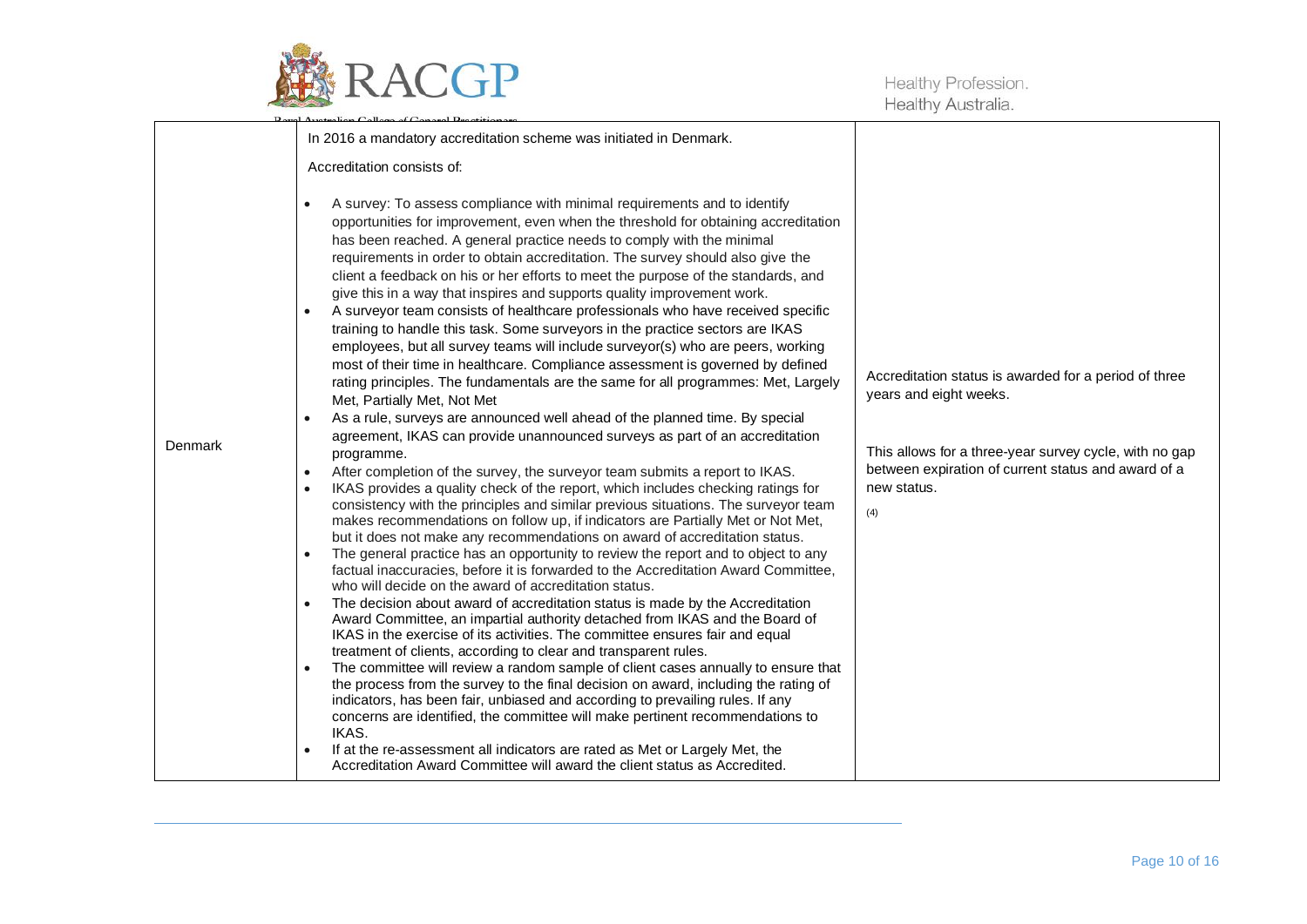

|                 | If there are indicators rated as Partially Met or Not Met, the Accreditation Award<br>$\bullet$<br>Committee will have to decide, whether the clients be awarded status as either<br>Accredited with comments or Not accredited.<br>The accreditation status for each client is published on IKAS' website, separately<br>$\bullet$<br>for each accreditation programme.<br>For some, but not all, programmes, the full survey report is also published.<br>$\bullet$<br>As IKAS operates according to the rules for public administration, everyone is<br>$\bullet$<br>entitled to request a copy of any survey report from IKAS according to the Danish<br>Open Administration Act.                                                                                                                                                                                                                                                                                                                                                                                                                                                      |                                                                                                                                                                                                                                                                                                                                                                                                                                                                                                                                                                                   |
|-----------------|--------------------------------------------------------------------------------------------------------------------------------------------------------------------------------------------------------------------------------------------------------------------------------------------------------------------------------------------------------------------------------------------------------------------------------------------------------------------------------------------------------------------------------------------------------------------------------------------------------------------------------------------------------------------------------------------------------------------------------------------------------------------------------------------------------------------------------------------------------------------------------------------------------------------------------------------------------------------------------------------------------------------------------------------------------------------------------------------------------------------------------------------|-----------------------------------------------------------------------------------------------------------------------------------------------------------------------------------------------------------------------------------------------------------------------------------------------------------------------------------------------------------------------------------------------------------------------------------------------------------------------------------------------------------------------------------------------------------------------------------|
| New Zealand     | New Accreditation Model for primary care from 1 April 2020<br>• To meet Primary Health Organisation Service Agreement Amendment Protocol<br>requirements and qualify for capitation funding, practices need to complete the<br>College's new Foundation programme.<br>The Foundation Standard outlines the legal, professional and regulatory<br>requirements for GP.<br>• The Foundation Standard has an online assessment tool to upload evidence.<br>• In addition to the Foundation Standard practices have an option to choose a level of<br>accreditation: bronze, silver and gold.<br>There are two mandatory quality modules, equity and continuous quality<br>improvement which equate to a 'bronze level' accreditation.<br>• The Silver level cornerstone entails practices to complete two core modules plus<br>several elective modules<br>The Gold level cornerstone entails practices to complete two core modules plus<br>multiple elective modules<br>• The Cornerstone assessment process will no longer be run by the College. The<br>College will train and moderate assessors, and practices and PHOs will manage the | • Foundation accreditation is valid for three years.<br>Each year a practice submits a reflective<br>assessment confirming they still meet the<br>programme requirements.<br>Each Cornerstone module will have a three-year<br>life from achievement. At the end of the third year,<br>the practice will complete a 'refresher' to maintain<br>achievement of the applicable module.<br>The College sends practices a new Cornerstone<br>certificate annually to reflect their current status<br>and the modules that have been achieved and/or<br>maintained in the year.<br>(7) |
|                 | assessor visits themselves.<br>Voluntary accreditation since 2005<br>Comprises of:                                                                                                                                                                                                                                                                                                                                                                                                                                                                                                                                                                                                                                                                                                                                                                                                                                                                                                                                                                                                                                                         | Participants receive a certification for the time<br>$\bullet$<br>period of one year which demonstrates their<br>involvement in continuous quality improvement.                                                                                                                                                                                                                                                                                                                                                                                                                   |
| The Netherlands | A comprehensive audit, which covers clinical and organizational domains.<br>$\bullet$<br>Feedback is provided as part of this audit that which consists of a comparison with<br>$\bullet$<br>benchmarks of other primary care practices, is discussed with a trained observer<br>in a feedback consultation with the whole practice team and helps to identify<br>substandard performance domains.<br>The practice then must plan improvements according to the principles of quality<br>$\bullet$<br>management which is based off the audit feedback. Participants who perform the                                                                                                                                                                                                                                                                                                                                                                                                                                                                                                                                                       | Every year the practice will be audited and every<br>$\bullet$<br>year new improvement plans have to be formulated<br>which have to be approved by the auditor.<br>The prolongation of the accreditation depends on<br>$\bullet$<br>having met the objectives of the improvement<br>plans.<br>(6)                                                                                                                                                                                                                                                                                 |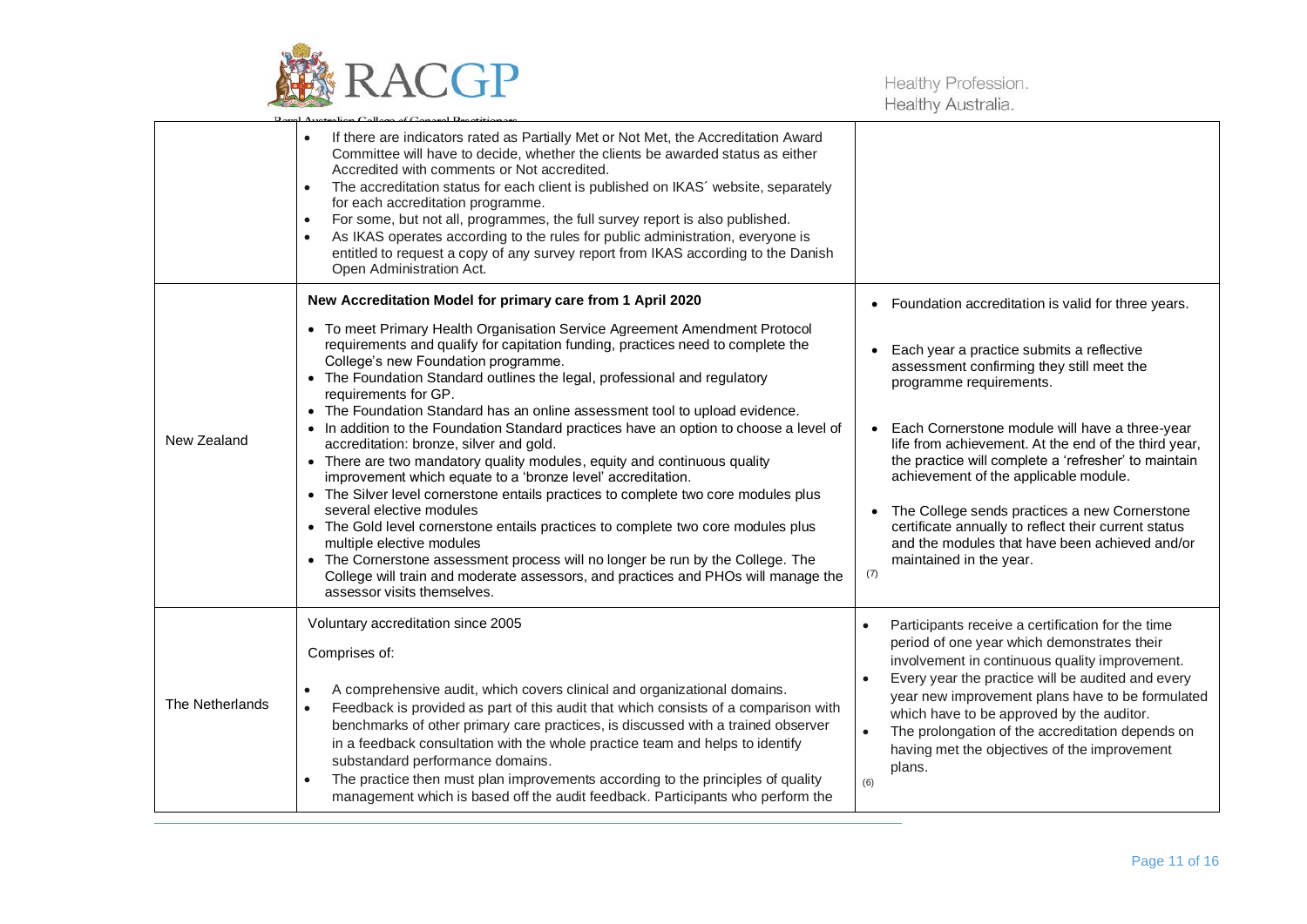

|            | procedure as planned are all accredited, so accreditation does not imply that a<br>certain minimum score on performance indicators has been obtained.<br>Every year the practice will be audited and every year new improvement plans<br>$\bullet$<br>have to be formulated which have to be approved by the auditor.                                                                                                                                                                                                                                                                                                                                                                                                                                                                                                                                                                                                                                                                  |                                                                                                                                                            |
|------------|----------------------------------------------------------------------------------------------------------------------------------------------------------------------------------------------------------------------------------------------------------------------------------------------------------------------------------------------------------------------------------------------------------------------------------------------------------------------------------------------------------------------------------------------------------------------------------------------------------------------------------------------------------------------------------------------------------------------------------------------------------------------------------------------------------------------------------------------------------------------------------------------------------------------------------------------------------------------------------------|------------------------------------------------------------------------------------------------------------------------------------------------------------|
| UK         | Voluntary accreditation since 2011<br>There is no universal system of accreditation of the quality of organisational aspects of<br>care and no contractual levers to promote organisational quality beyond the voluntary<br>indicators within the Quality and Outcomes Framework (QOF) organisational domain.<br>Two accreditation schemes:<br>QPA: incorporates clinical issues and patient experience and includes a face to<br>$\bullet$<br>face site assessment of paper-based evidence. It is valid for 5 years.<br>PA: Introduced in 2011. Has 78 criteria in six domains all focused on<br>$\bullet$<br>organisational issues and includes a mixture of quality assurance and quality<br>improvement criteria. All data are uploaded onto an online web tool and assessed<br>remotely. Accreditation is valid for 3 years.                                                                                                                                                      | 3 years (PA) or 5 years (QPA)<br>(8, 9)                                                                                                                    |
| <b>USA</b> | Voluntary accreditation<br>Patient Centred Medical Home accreditation<br>1. Application for accreditation: practices enrol via Q-PASS prior to the date<br>they want recognition.<br>2. Pre-assessment: prior to commencement of accreditation/ certification<br>process. Consists of a document review and site visit.<br>Initial Survey: Carry out survey against the requirements of the Patient<br>3.<br>Centred Medical Home Standards by verifying the fulfilment of requirements<br>or professional competence as well as the efficiency of the management<br>system. Involves an on-site visit where the self-evaluation, relevant<br>documentation and interviews are conducted and reviewed.<br>4. Accreditation Award: surveyors submit formal report to a committee who<br>deem the accreditation award.<br>Maintaining accreditation: annual surveillance.<br>5.<br>Optional for practices to apply for distinction in behavioural health integrational<br>accreditation. | 3 year accreditation cycle.<br>(59)<br>Annual surveillance assessments to check the<br>fulfilment of the requirements for maintenance of<br>accreditation. |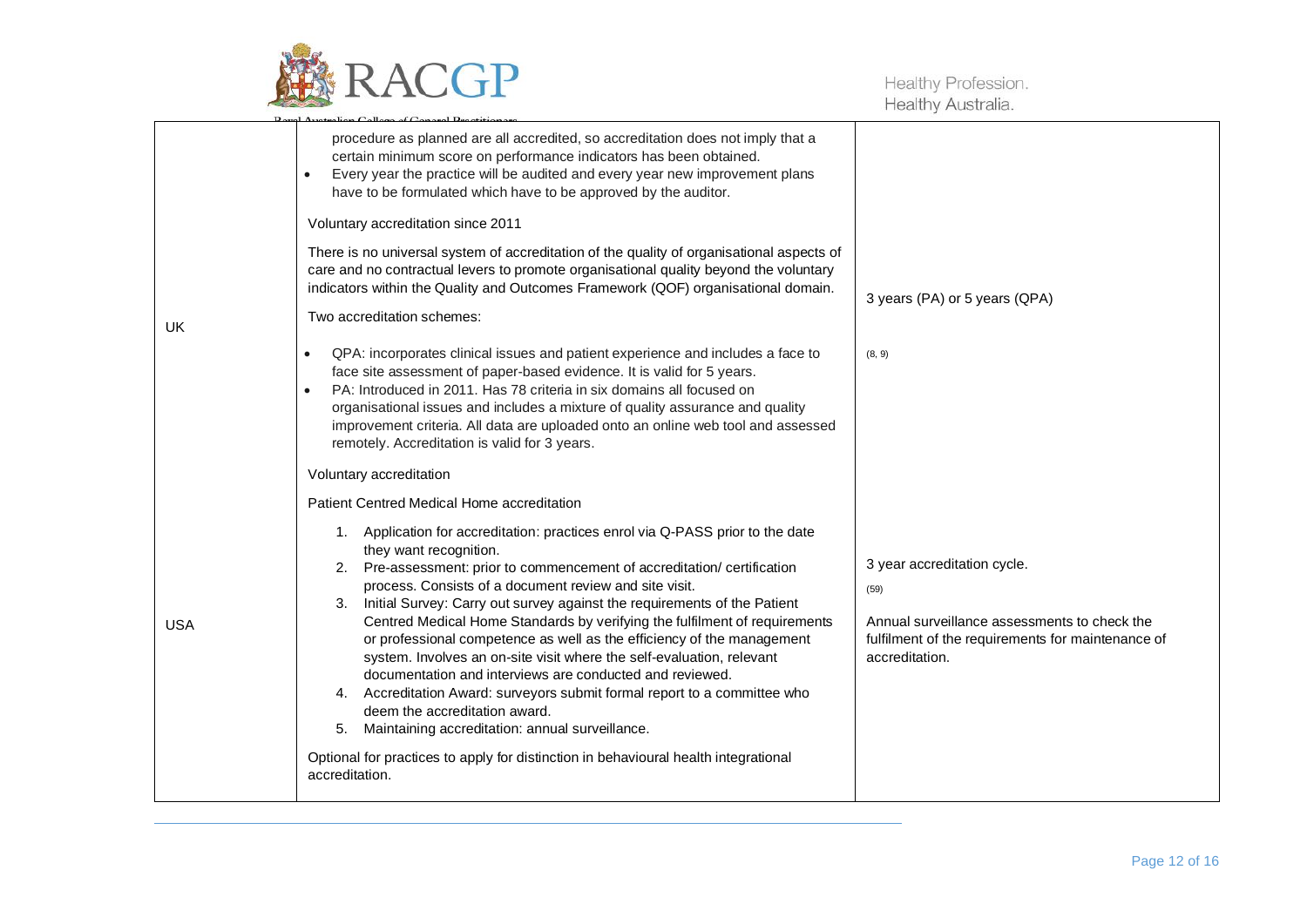

| <b>Lord Australian Lallage of Langes Legalizer and</b>          |  |
|-----------------------------------------------------------------|--|
| Accredited practices are listed publically on the NCQA webpage. |  |
|                                                                 |  |

Review conducted February 2020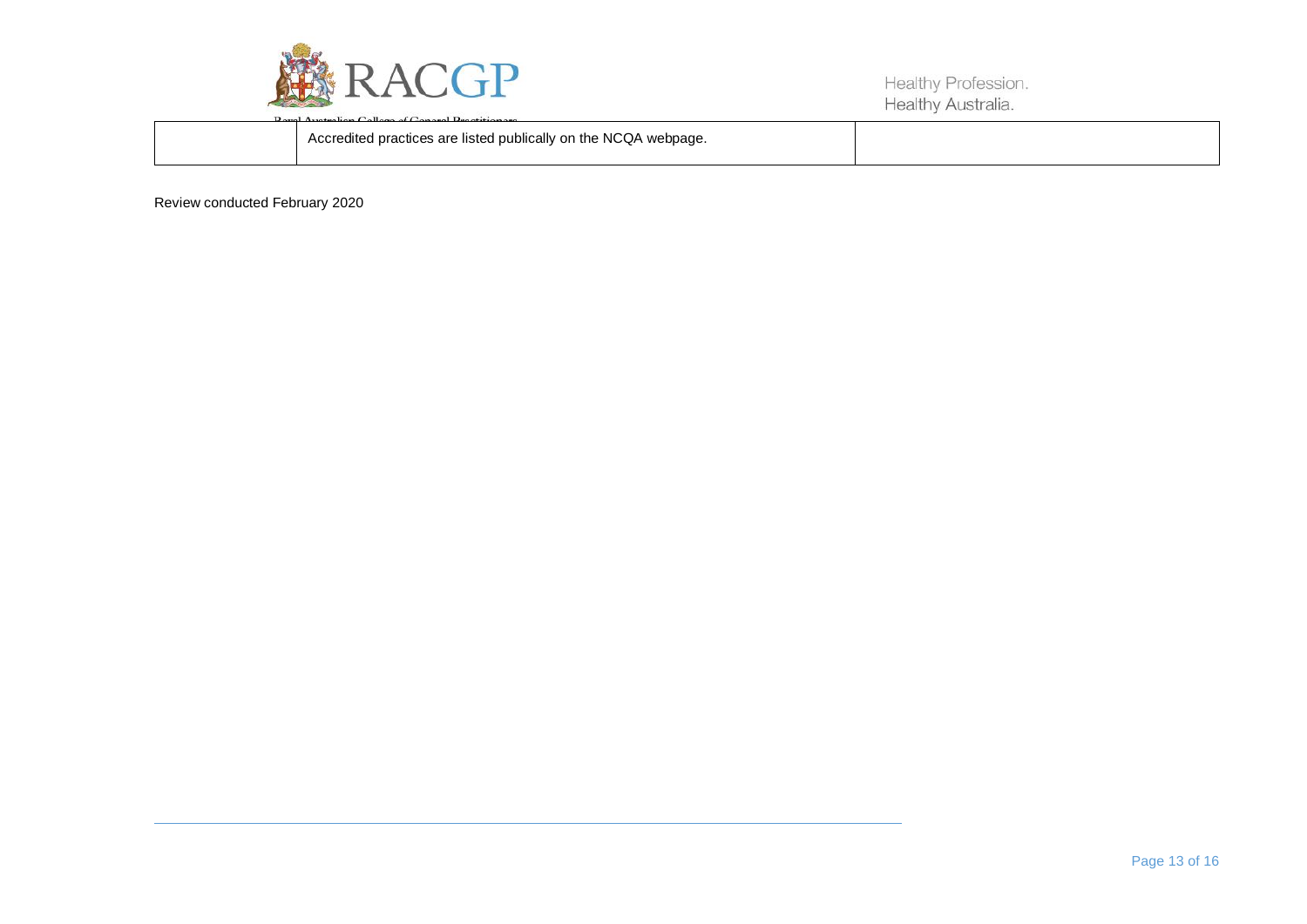

#### References

1. Tabrizi JS, Gharibi F. Primary healthcare accreditation standards: a systematic review. International Journal of Health Care Quality Assurance (09526862). 2019;32(2):310-20.

2. O'Beirne M, Zwicker Z, Sterling PD, Lait J, Lee Robertson H, Oelke ND. The status of accreditation in primary care. Quality In Primary Care. 2013;21(1):23-31.

3. Bouchard C, Jean O. Tracer methodology: an appropriate tool for assessing compliance with accreditation standards? Int J Health Plann Manage. 2017;32(4):e299-e315. doi: 10.1002/hpm.2376. Epub 016 Aug 10. 4. IKAS. Accreditation standards Denmark2020 [Available from: [https://www.ikas.dk/den-danske-](https://www.ikas.dk/den-danske-kvalitetsmodel/ddkm-in-english/accreditation-standards/)

[kvalitetsmodel/ddkm-in-english/accreditation-standards/.](https://www.ikas.dk/den-danske-kvalitetsmodel/ddkm-in-english/accreditation-standards/)

5. Kousgaard MBT, T., Due TD. Experiences of accreditation impact in general practice - a qualitative study among general practitioners and their staff. BMC Family Practice. 2019;20(146).

6. Nouwens E, van Lieshout J, Wensing M. Determinants of impact of a practice accreditation program in primary care: a qualitative study. BMC Family Practice. 2015;16(1):1-8.<br>7. The Roval New Zealand College of General Practitioners. Qua

7. The Royal New Zealand College of General Practitioners. Quality Standards New Zealand2019 [Available from:

[https://rnzcgp.org.nz/RNZCGP/I\\_m\\_a\\_Practice/Quality\\_standards/RNZCGP/Im\\_a\\_practice/Quality\\_standards.aspx?hk](https://rnzcgp.org.nz/RNZCGP/I_m_a_Practice/Quality_standards/RNZCGP/Im_a_practice/Quality_standards.aspx?hkey=0772f166-012f-4fc3-af66-5104bc595e08&iSession=0b366349ab194414b360df7a3a45a8b5%7Cping%20-c%201%20127.0.0.1%7C%7Cx) [ey=0772f166-012f-4fc3-af66-5104bc595e08&iSession=0b366349ab194414b360df7a3a45a8b5%7Cping%20](https://rnzcgp.org.nz/RNZCGP/I_m_a_Practice/Quality_standards/RNZCGP/Im_a_practice/Quality_standards.aspx?hkey=0772f166-012f-4fc3-af66-5104bc595e08&iSession=0b366349ab194414b360df7a3a45a8b5%7Cping%20-c%201%20127.0.0.1%7C%7Cx) [c%201%20127.0.0.1%7C%7Cx.](https://rnzcgp.org.nz/RNZCGP/I_m_a_Practice/Quality_standards/RNZCGP/Im_a_practice/Quality_standards.aspx?hkey=0772f166-012f-4fc3-af66-5104bc595e08&iSession=0b366349ab194414b360df7a3a45a8b5%7Cping%20-c%201%20127.0.0.1%7C%7Cx)

8. Campbell S, Chauhan U, Lester H. Primary Medical Care Provider Accreditation (PMCPA): pilot evaluation. British Journal of General Practice. 2010;July:e295-e304.

9. Shaw CD. Accreditation in European health care. Joint Commission Journal On Quality And Patient Safety. 2006;32(5):266-75.<br>10. Lester H, I

Lester H, Eriksson T, Dijkstra R, Martinson K, Tomasik T, Sparrow N. Practice accreditation: the European perspective. British Journal of General Practice. 2012;62(598):e390-e2.

11. Royal College of General Practitioners. Quality Improvement UK2020 [Available from:

[https://www.rcgp.org.uk/clinical-and-research/our-programmes/quality-improvement.aspx.](https://www.rcgp.org.uk/clinical-and-research/our-programmes/quality-improvement.aspx)

12. Royal College of General Practitioners. Quality improvement for General Practice: A guide for GPs and the whole practice team. London: Royal College of General Practitioners; 2015.

13. National Committee for Quality Assurance. Patient-Centred Medical Home (PCMH) Washington D.C.2020 [Available from: [https://www.ncqa.org/programs/health-care-providers-practices/patient-centered-medical-home-pcmh/.](https://www.ncqa.org/programs/health-care-providers-practices/patient-centered-medical-home-pcmh/)

14. Ehlers LH, Simonsen KB, Jensen MB, Rasmussen GS, Olesen AV. Unannounced versus announced hospital surveys: a nationwide cluster-randomized controlled trial. Int J Qual Health Care. 2017;29(3):406-11. doi: 10.1093/intqhc/mzx039.

15. Greenfield D, Moldovan M, Westbrook M, Jones D, Low L, Johnston B, et al An empirical test of short notice surveys in two accreditation programmes. Int J Qual Health Care. 2012;24(1):65-71. doi: 10.1093/intqhc/mzr074. Epub 2011 Dec 2.

16. Klerks MC, Ketelaars CA, Robben PB. Unannounced, compared with announced inspections: a systematic review and exploratory study in nursing homes. Health Policy. 2013;111(3):311-9. doi:

10.1016/j.healthpol.2013.05.001. Epub May 30.

17. Uren H, Vidakovic B, Daly M, Sosnowski K, Matus V. Short-notice (48 hours) ACCREDITATION trial in Australia: stakeholder perception of assessment thoroughness, resource requirements and workforce engagement. BMJ Open Quality. 2019;8(e000713):1-8.

18. Barnett A, Winning M, Canaris S, Cleary M, Staib A, Sullivan C. Digital transformation of hospital quality and safety: real-time data for real-time action. Aust Health Rev. 2018;2(10).

19. Renggli S, Mayumana I, Mboya D, Charles C, Mshana C, Kessy F, et al Towards improved health service quality in Tanzania: appropriateness of an electronic tool to assess quality of primary healthcare. BMC Health Services Research. 2019;19(1):55-.

20. Abou Elnour A, Hernan AL, Ford D, Clark S, Fuller J, Johnson JK, et al Surveyors' perceptions of the impact of accreditation on patient safety in general practice. Med J Aust. 2014;201(3 Suppl):S56-9. doi: 10.5694/mja14.00198.

21. Winata T, Clay-Williams R, Taylor N, Hogden E, Hibbert P, Austin E, et al Using accreditation surveyors to conduct health services research: a qualitative, comparative study in Australia. International journal for quality in health care : journal of the International Society for Quality in Health Care. 2020;32(Supplement\_1):89-98.

22. dos Santos R, Snell L, Tenorio Nunes M. The link between quality and accreditation of residency programs: the surveyors' perceptions. Medical Education Online. 2017;22(1).

23. Lancaster J, Braithwaite J, Greenfield D. Benefits of participating in accreditation surveying. International Journal of Health Care Quality Assurance. 2010;23(2):141-52.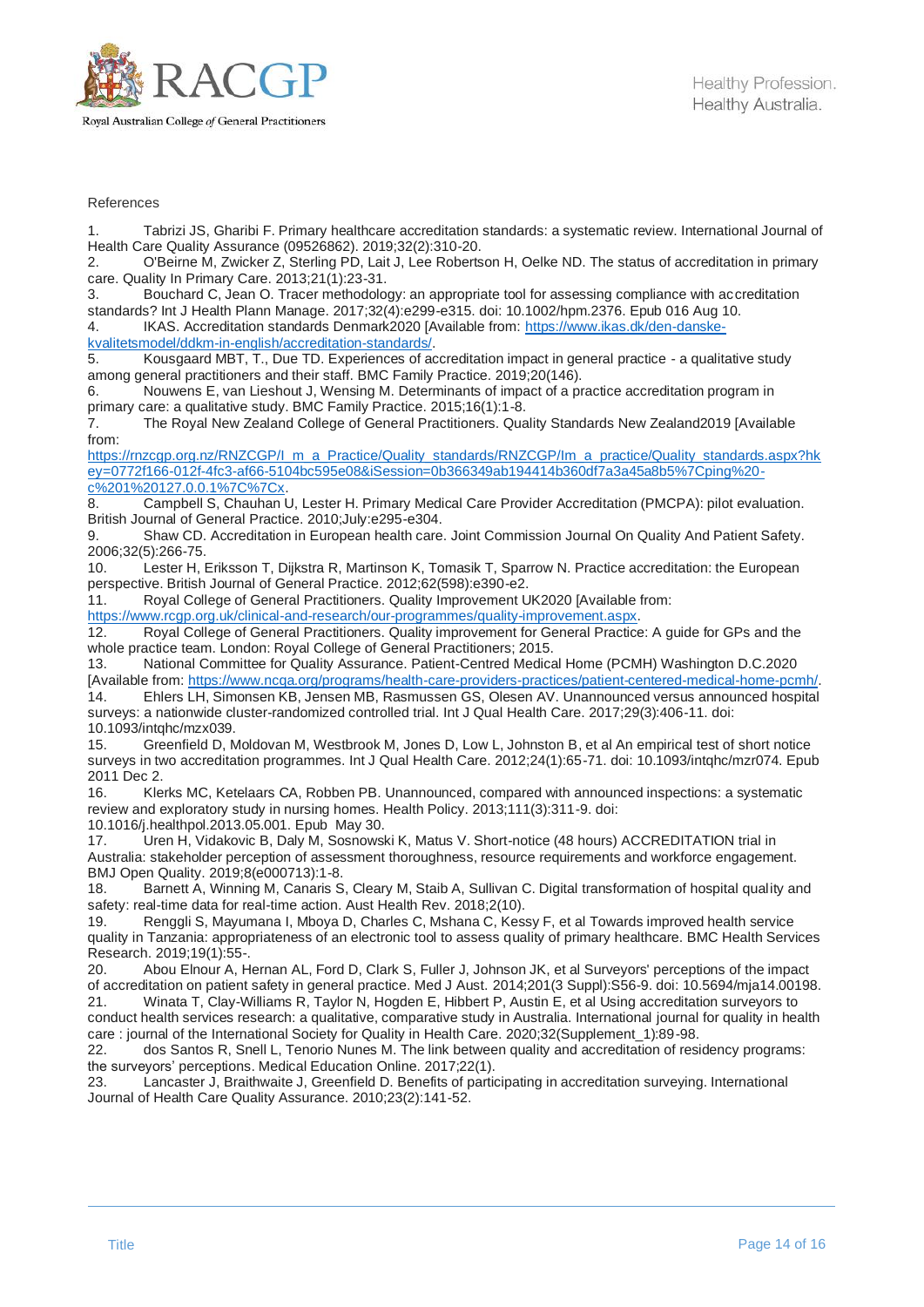

Royal Australian College *of* General Practitioners<br>24. Greenfield D, Hogden A, Hinchcliff R, Mumford V, Pawsey M, Debono D, et al The impact of national accreditation reform on survey reliability: a 2-year investigation of survey coordinators' perspectives. Journal of Evaluation in Clinical Practice. 2016;22:662–7.

Greenfield D, Pawsey M, Naylor J, Braithwaite J. Researching the reliability of accreditation survey teams: lessons learnt when things went awry. Health Inf Manag. 2013;42(1):4-10. doi: .1177/183335831304200101.

26. Tuijn S, van den Bergh H, Robben P, Janssens F. Experimental studies to improve the reliability and validity of regulatory judgments on health care in the Netherlands: a randomized controlled trial and before and after case study. Journal of Evaluation in Clinical Practice. 2014;20(4):352-61.

27. Boyd A, Addicott R, Robertson R, Ross S, Walshe K. Are inspectors' assessments reliable? Ratings of NHS acute hospital trust services in England. Journal of Health Services Research and Policy. 2017;22(1):28-36.

28. Alkhenizan A, Shaw C. Impact of accreditation on the quality of healthcare services: a systematic review of the literature. Annals Of Saudi Medicine. 2011;31(4):407-16.

29. Brubakk K, Vist GE, Bukholm G, Barach P, Tjomsland O. A systematic review of hospital accreditation: the challenges of measuring complex intervention effects. BMC Health Services Research. 2015;15:280-.<br>30 Kilsdonk M. Siesling S. Otter R. Harten Wy, Evaluating the impact of accreditation and extern

Kilsdonk M, Siesling S, Otter R, Harten Wv. Evaluating the impact of accreditation and external peer review. International Journal of Health Care Quality Assurance (09526862). 2015;28(8):757-77.

31. Flodgren G. External inspection of compliance with standards for improved healthcare outcomes. Cochrane Database of Systematic Reviews. 2016(12).<br>32. Flodgren G. Pomev MP. Taber SA.

Flodgren G, Pomey MP, Taber SA, Eccles MP. Effectiveness of external inspection of compliance with standards in improving healthcare organisation behaviour, healthcare professional behaviour or patient outcomes. Cochrane Database Syst Rev. 2011(11):CD008992. doi: 10.1002/14651858.CD008992.pub2.

33. Mumford V, Greenfield D, Hinchcliff R, Moldovan M, Forde K, Westbrook JI, et al Economic evaluation of Australian acute care accreditation (ACCREDIT-CBA (Acute)): study protocol for a mixed-method research project. BMJ Open. 2013;3(2).<br>34. Bogh SB. Blo

Bogh SB, Blom A, Raben DC, Braithwaite J, Thude B, Hollnagel E, et al Hospital accreditation: staff experiences and perceptions. Int J Health Care Qual Assur. 2018;31(5):420-7. doi: 10.1108/IJHCQA-06-2017-0115. 35. Ellis LA, Nicolaisen A, Søren Bie B, Churruca K, Braithwaite J, Christian von P. Accreditation as a

management tool: a national survey of hospital managers' perceptions and use of a mandatory accreditation program in Denmark. BMC Health Services Research. 2020;20:1-9.

36. Alkhenizan A, Shaw C. The attitude of health care professionals towards accreditation: A systematic review of the literature. Journal Of Family & Community Medicine. 2012;19(2):74-80.

37. Al-Faouri I, Al-Dmour A, Al-Ali N, Abu AR, Abu Moghli F. Effect of Health Care Accreditation Council survey site visit on perceived stress level among Jordanian healthcare providers. Nurs Forum. 2019;54(1):30-7. doi: 10.1111/nuf.12294. Epub 2018 Dec 3.

38. Mumford V, Greenfield D, Hogden A, Debono D, Forde K, Westbrook J, et al Development and application of an indicator assessment tool for measuring health services accreditation programs. BMC Res Notes. 2015;8:363.(doi):10.1186/s13104-015-1330-6.

39. Debono D, Greenfield D, Testa L, Mumford V, Hogden A, Pawsey M, et al Understanding stakeholders' perspectives and experiences of general practice accreditation. Health Policy. 2017;121(7):816-22. doi: 10.1016/j.healthpol.2017.05.006. Epub May 19.

Ng GK, Leung GK, Johnston JM, Cowling BJ. Factors affecting implementation of accreditation programmes and the impact of the accreditation process on quality improvement in hospitals: a SWOT analysis. Hong Kong Med J. 2013;19(5):434-46. doi: 10.12809/hkmj134063.

41. El-Jardali F, Hemadeh R, Jaafar M, Sagherian L, El-Skaff R, Mdeihly R, et al The impact of accreditation of primary healthcare centers: successes, challenges and policy implications as perceived by healthcare providers and directors in Lebanon. BMC Health Serv Res. 2014;14:86.(doi):10.1186/472-6963-14-86.

42. Falstie-Jensen AM, Bogh SB, Hollnagel E, Johnsen SP. Compliance with accreditation and recommended hospital care-a Danish nationwide population-based study. Int J Qual Health Care. 2017;29(5):625-33. doi: 10.1093/intqhc/mzx104.

43. Falstie-Jensen AM, Bogh SB, Johnsen SP. Consecutive cycles of hospital accreditation: Persistent low compliance associated with higher mortality and longer length of stay. Int J Qual Health Care. 2018;30(5):382-9. doi: 10.1093/intqhc/mzy037.

44. Barnett MLMD, Olenski ARBS, Jena ABMDP. Patient Mortality During Unannounced Accreditation Surveys at US Hospitals. JAMA Internal Medicine. 2017;177(5):693.

45. Falstie-Jensen AM, Larsson H, Hollnagel E, Norgaard M, Svendsen ML, Johnsen SP. Compliance with hospital accreditation and patient mortality: a Danish nationwide population-based study. Int J Qual Health Care. 2015;27(3):165-74. doi: 10.1093/intqhc/mzv023. Epub 2015 Apr 28.

46. Lam M, Figueroa J, Feyman Y, Reimold K, Orav E, Jha A. Association between patient outcomes and accrediationin US hospitals: observational study. BMJ Open. 2018;363(k4011).

47. Litchman J, Jones S, Wang Y, Watanabe E, Leifheit-Limson E, Goldstein L. Outcomes after ischemic stroke for hospitals with and without Joint Commission–certified primary stroke centers. Neurology. 2011;76(23):1976-82. 48. Braithwaite J, Greenfield D, Westbrook J, Pawsey M, Westbrook M, Gibberd R, et al Health service

accreditation as a predictor of clinical and organisational performance: a blinded, random, stratified study. Qual Saf Health Care. 2010;19(1):14-21. doi: 10.1136/qshc.2009.033928.